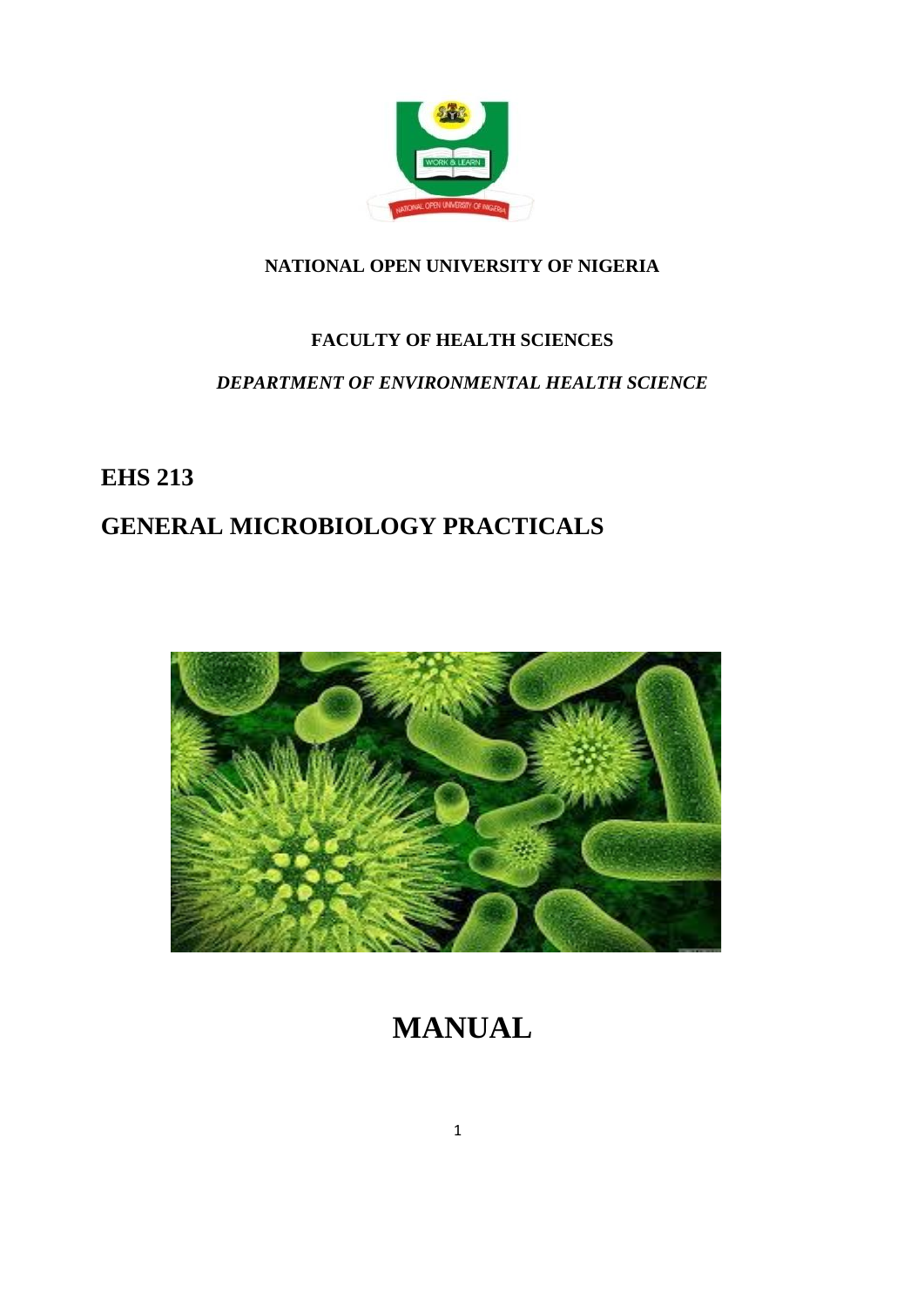#### **Headquarters**

National Open University of Nigeria The University Village Plot 91, Cadastral Zone, Nnamdi Azikiwe Expressway Jabi, Abuja.

#### **Lagos Liaison Office**

14/16 Ahmadu Bello Way Victoria Island Lagos E-mail: centralinfo@nou.edu.ng URL: www.nou.edu.ng

# **Prepared by:**

*Dr. Gideon Okoroiwu* HOD, Public Health Science

*Dr. Oluremi Saliu* Ag. HOD, Environmental Health Science

#### **Edited by:**

*Prof. Grace C. Okoli* Department of Environmental Health Science

Published by the National Open University of Nigeria © National Open University of Nigeria 2020.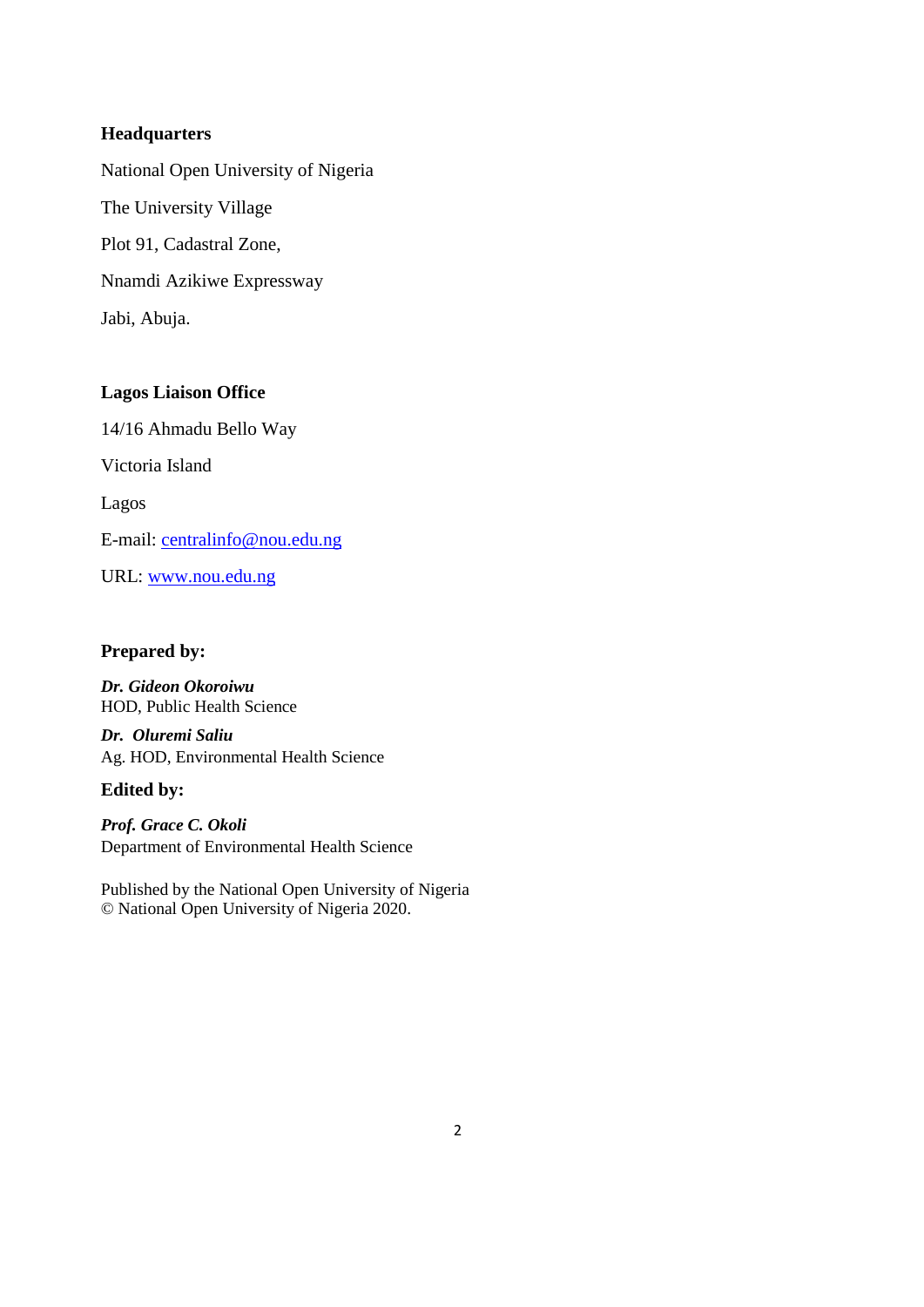# NATIONAL OPEN UNIVERSITY OF NIGERIA University Village, Plot 91, Cadastral Zone, Nnamdi Azikiwe Express Way, Jabi - Abuja

# **FACULTY OF HEALTH SCIENCES** (DEPARTMENT OF ENVIRONMENTAL HEALTH SCIENCE)

| <b>Student Identification</b> |            |  |  |
|-------------------------------|------------|--|--|
|                               | Affix      |  |  |
|                               | Passport   |  |  |
|                               | Photograph |  |  |
|                               |            |  |  |
|                               |            |  |  |
|                               |            |  |  |
|                               |            |  |  |
|                               |            |  |  |
|                               |            |  |  |
|                               |            |  |  |
|                               |            |  |  |
|                               |            |  |  |
|                               |            |  |  |
|                               |            |  |  |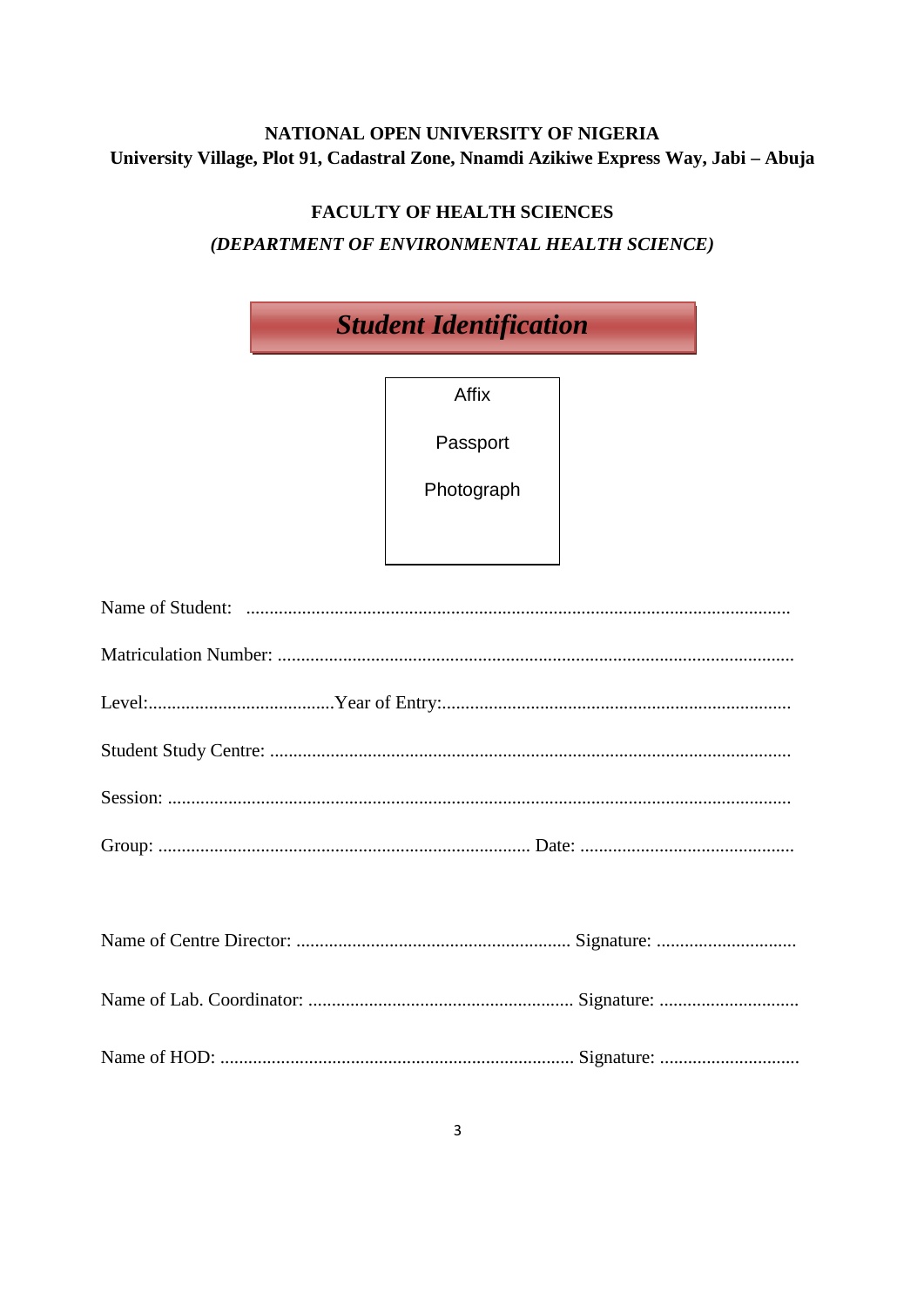#### **PREFACE**

This basic guide is designed to facilitate and promote the practical aspect of Microbiology in Environmental Health Science among the Environmental Health Students. Other target groups include students in medicine, medical laboratory science, nursing as well as other health professionals.

The guide is designed to be used in conjunction with basic environmental health Text. It includes an orientation to the recommended teaching practicals and the rationale for its use, a description of selected methods and guidelines for organizing a practical. The description of the methods should assist the students in adapting the exercises to meet their needs.

The practical manual is basically on faecal, urine, blood, water, milk, food and air samples. The overall aim of this practical is to transfer functional knowledge, develop positive attitudes and horn-in the skills you need to effectively function in the team that ensures the delivery of wholesome Environmental Health Science management.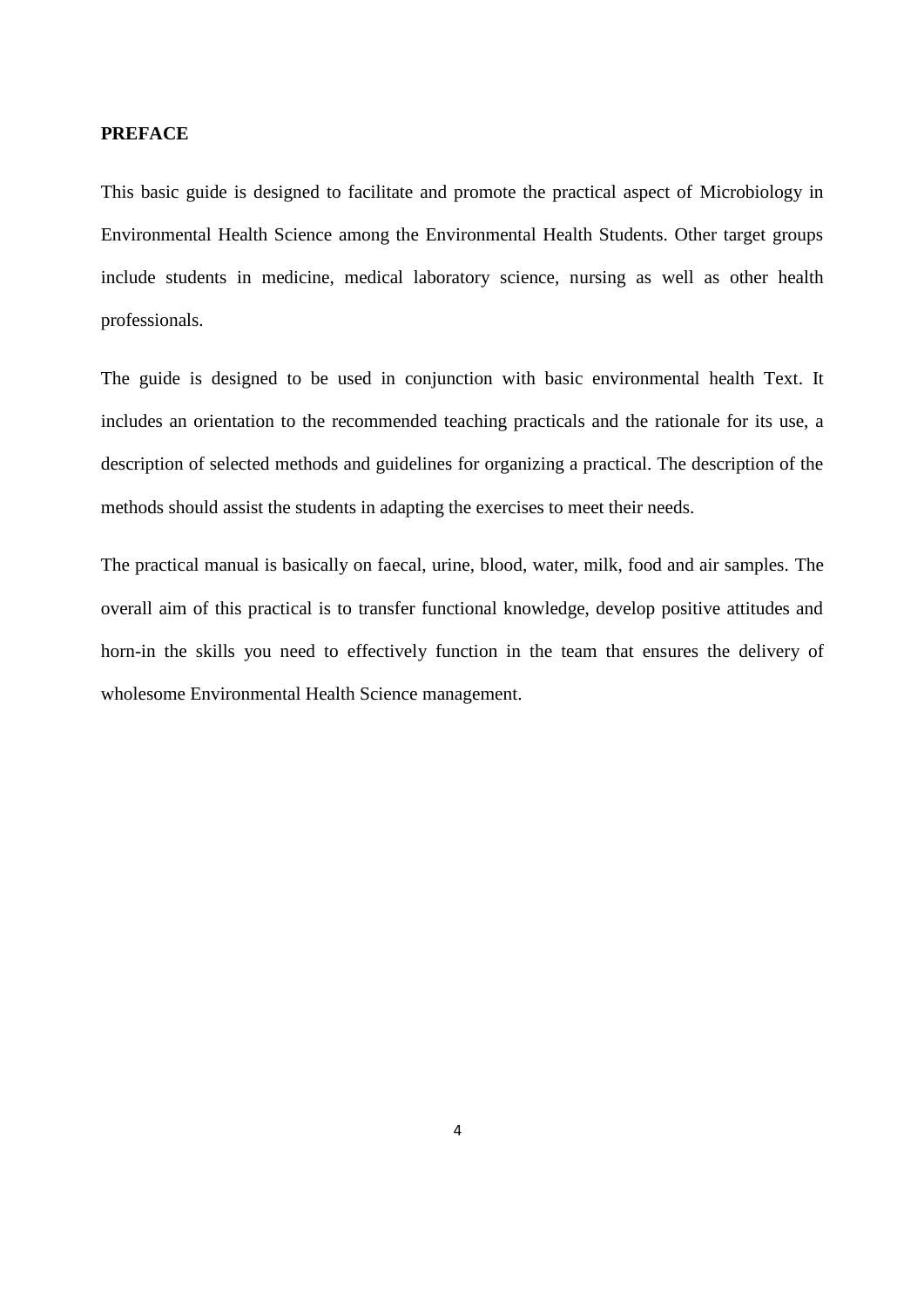# **CONTENTS PAGE**

# **MODULE 1**

| UNIT 1: INTRODUCTION TO LABORATORY AND LABORATORY EQUIPMENT |
|-------------------------------------------------------------|
|                                                             |
|                                                             |
|                                                             |
| 3.1                                                         |
| 4.0                                                         |
| 5.0                                                         |
|                                                             |
| 1.0                                                         |
| 2.0                                                         |
| 3.0                                                         |
|                                                             |
|                                                             |
|                                                             |
|                                                             |
|                                                             |
|                                                             |
|                                                             |
|                                                             |
|                                                             |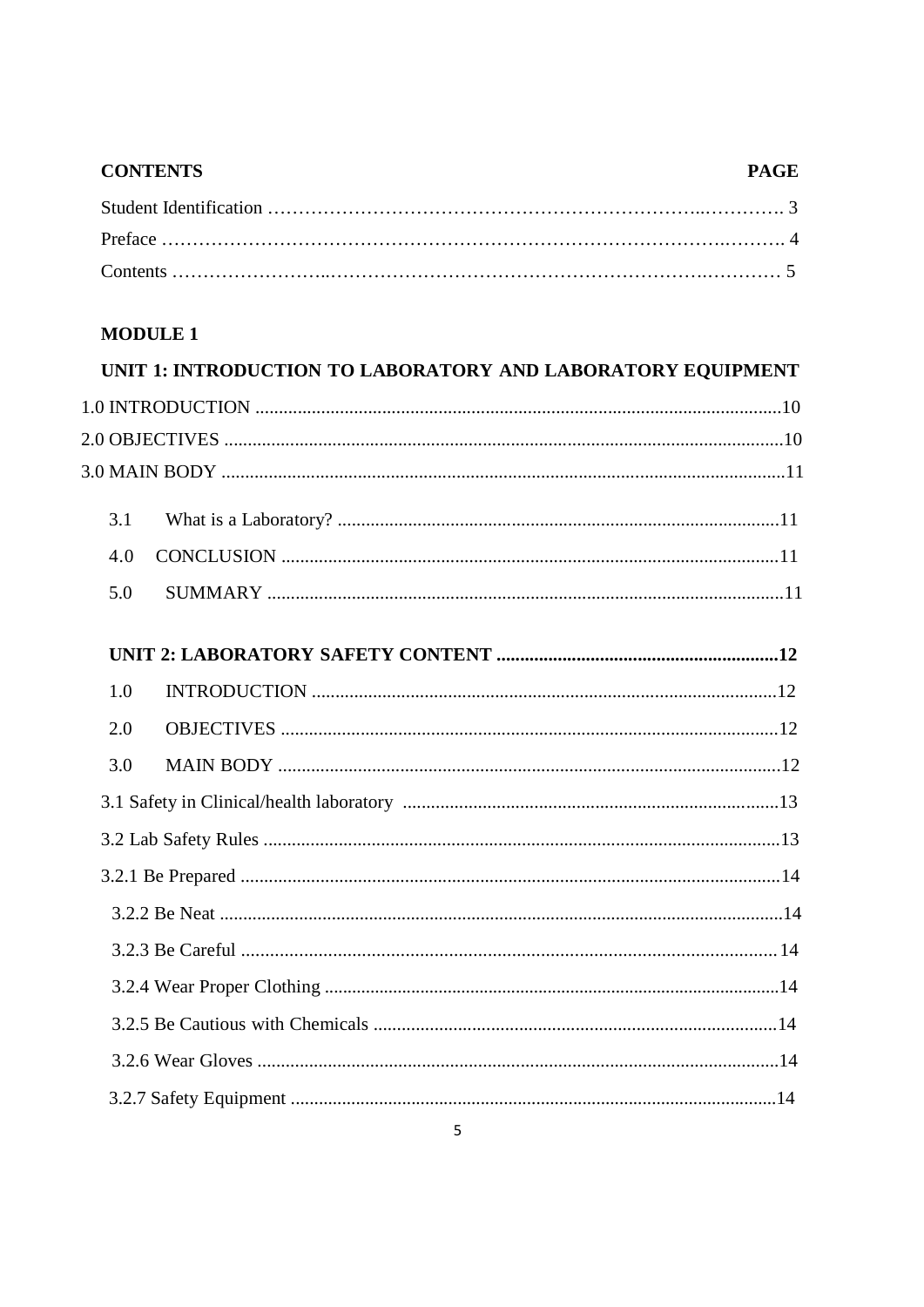# **MODULE 2**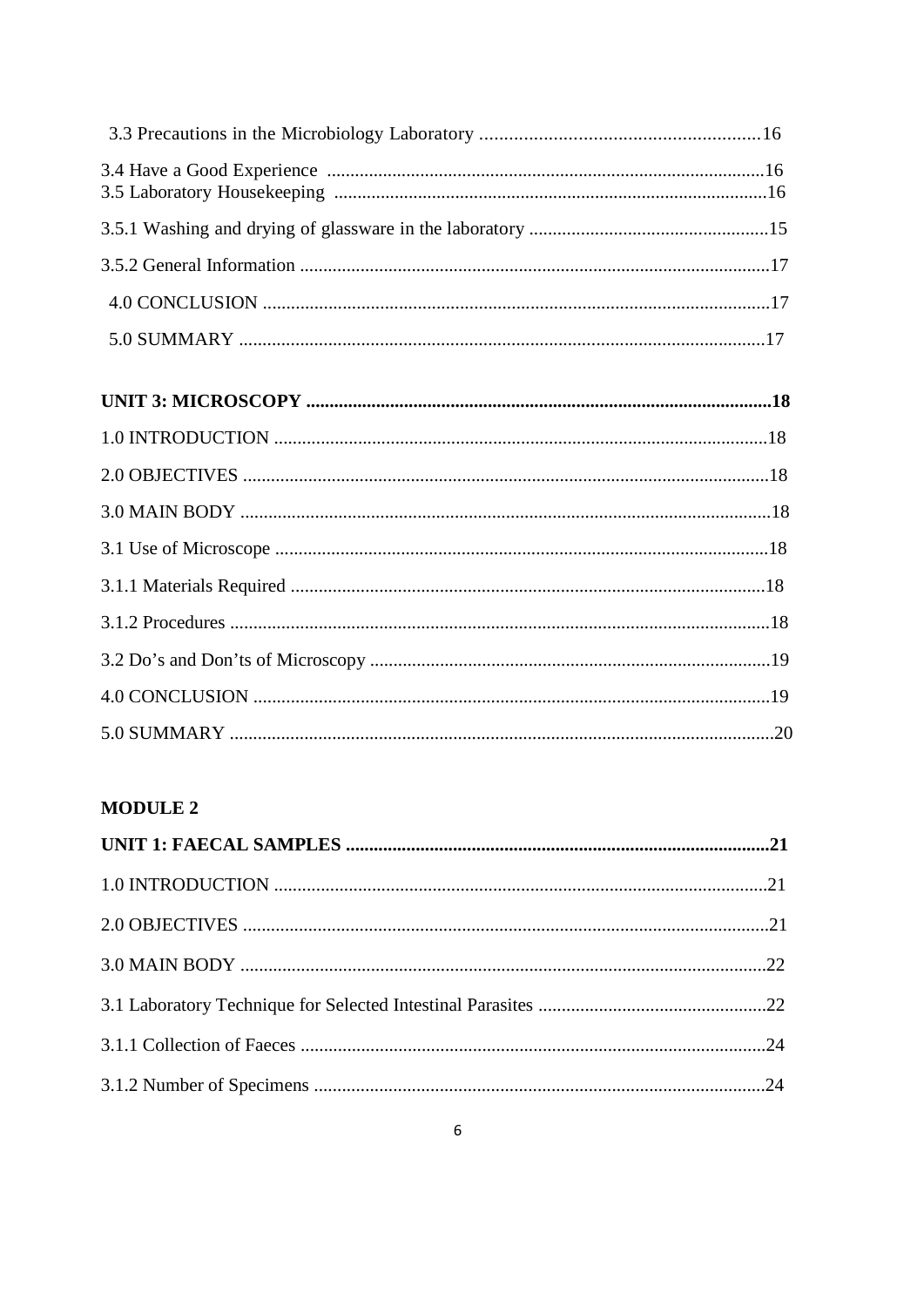| 3.2.2 Examination of Urine for the Eggs of Schistosoma haematobium 30 |  |
|-----------------------------------------------------------------------|--|
|                                                                       |  |
|                                                                       |  |
|                                                                       |  |
| UNIT 3: BLOOD SAMPLE FOR PLASMODIUM SPECIE DETECTION 33               |  |
|                                                                       |  |
|                                                                       |  |
|                                                                       |  |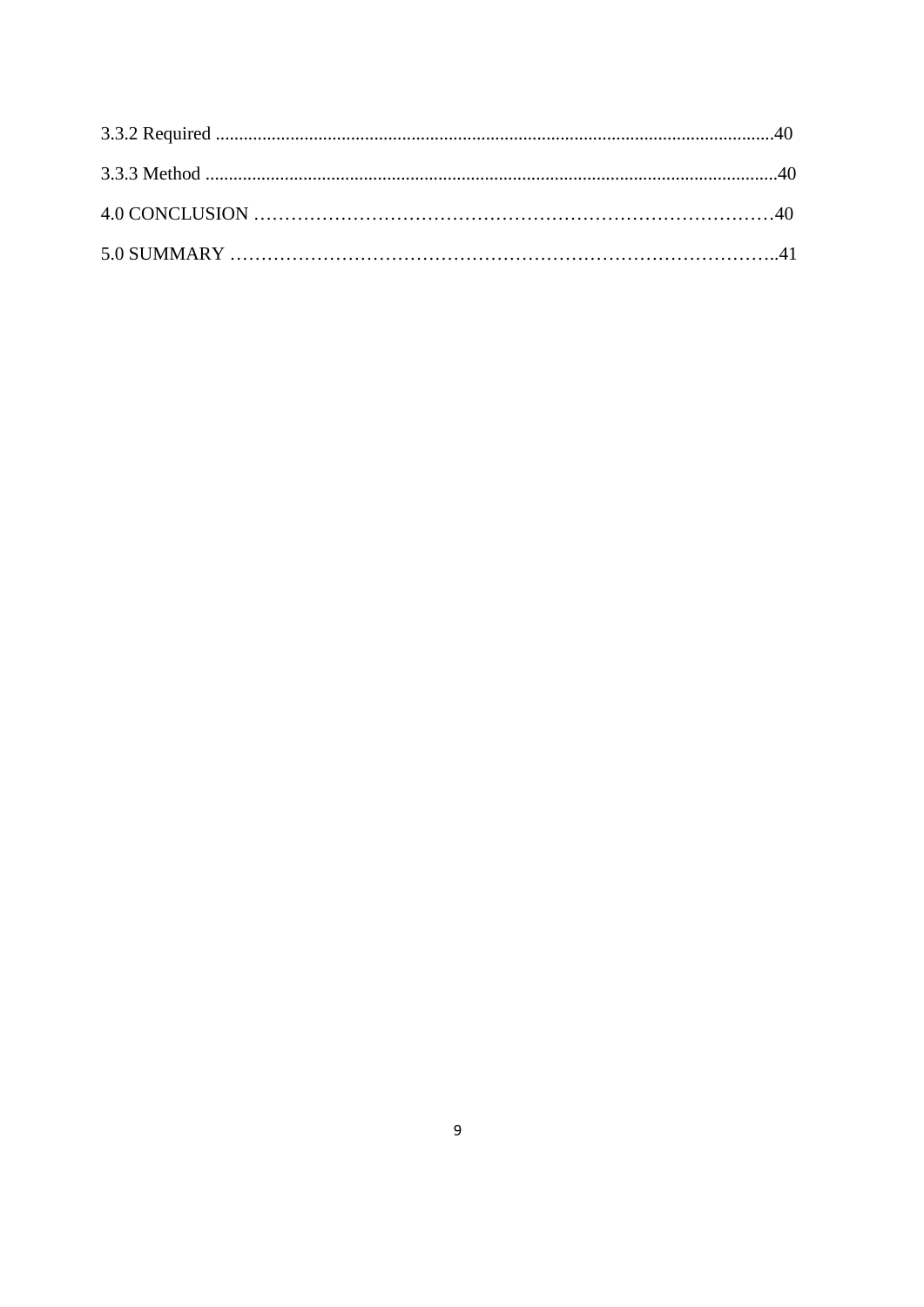# **UNIT 1: INTRODUCTION TO LABORATORY AND LABORATORY EQUIPMENT**

# **CONTENTS**

- 1.0 Introduction
- 2.0 Objectives
- 3.0 Main Body
- 4.0 Conclusion
- 5.0 Summary

# **1.0 INTRODUCTION**

Diagnostic chemical/Health laboratory is an umbrella filed a number of different disciplines. The major disciple/department of clinical, medical, health and diagnostic laboratory science are

- a) Chemical Chemistry
- b) Haematology
- c) Histopology
- d) Medical Microbiology

#### **2.0 OBJECTIVES**

By the end of this unit, you will be able to:

- 1. Define the meaning of Clinical/health laboratory
- 2. List different types of Clinical/health laboratories
- 3. Identify different types of Clinical/health laboratory equipment.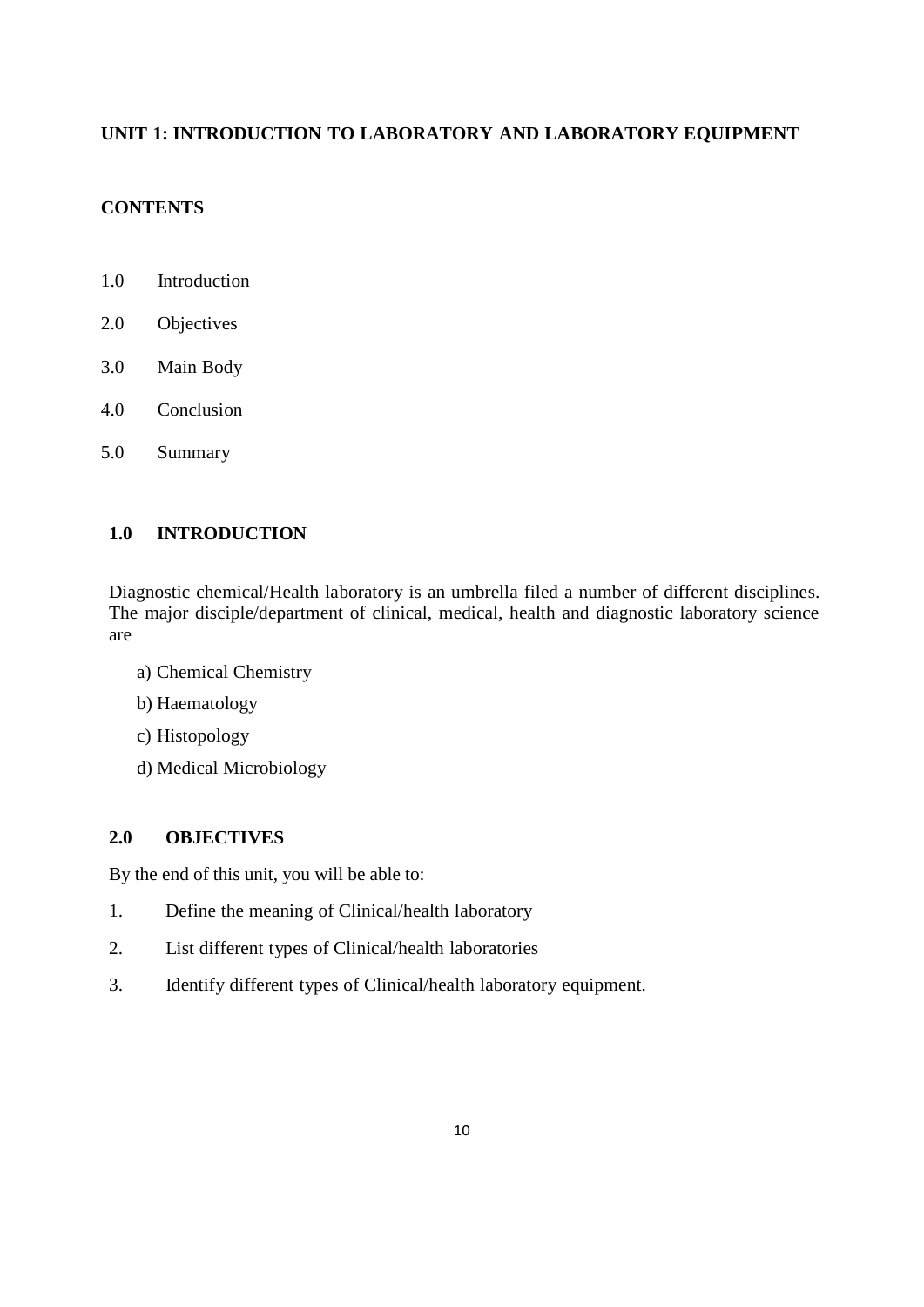## **3.0 MAIN BODY**

#### **3.1 What is a Laboratory?**

The major role of medical laboratory is to assist in the definition and treatment of diseases by performing qualitative, quantitative or screening test procedures or examination on materials derived from human body. The laboratory plays a vital role in the overall comprehensive health care system by:

- i. Confirming provision diagnose of the clinician
- ii. Ruling out a diagnose.
- iii. Deleting disease
- iv. Regulating therapy.

The laboratory equipments you will encounter in this course include: Microscopes, Slides, Pipette, cover slides, beakers, reagent bottles Bunsen burner, Colorimeter etc.

Glass wares in the laboratory include: Beaker, Conical flask, cylinder, Pipette**,** Petri dish**,** Aspirator, Autoclave, Biosafety cabinet**,** Colony counter, Laboratory centrifuge, Crucible**,** Hot air oven, Incubator, Retort stand, Spectrophotometer, Stirring rod and Thermometer.

#### **4.0 CONCLUSION**

The student should have learnt what a Clinical/health laboratory is and different type of laboratory equipment.

#### **5.0 SUMMARY**

A Clinical/health laboratory is a place equipped with tool and equipment for investigative procedures and for preparation of reagent. In this unit, you learnt about different laboratory equipment and glassware.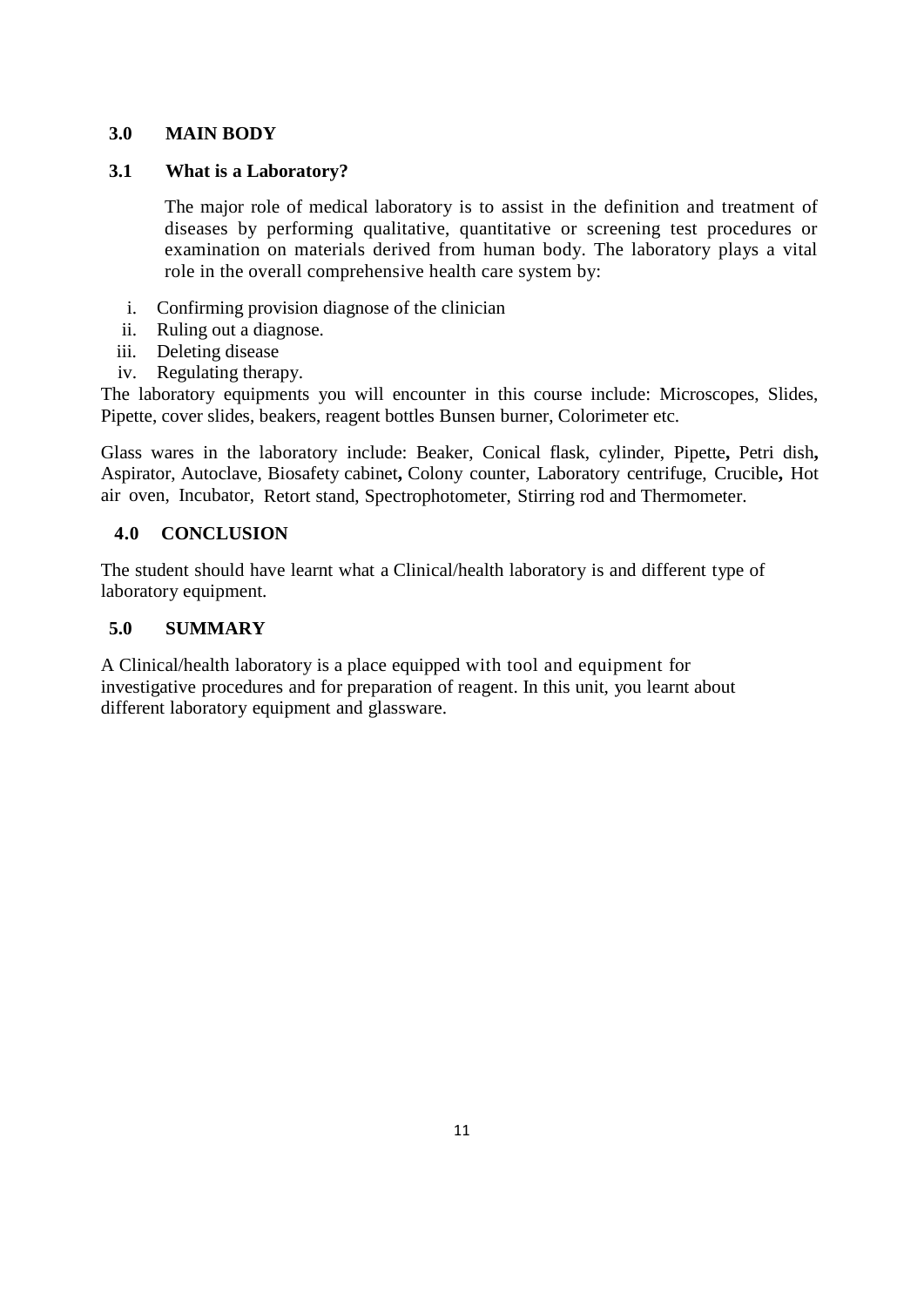# **UNIT 2: LABORATORY SAFETY CONTENT**

# **CONTENTS**

- 1.0 Introduction
- 2.0 Objective
- 3.0 Main body
- 3.1 Safety
- 3.2 Lab Safety Rules
- 3.3 Microbiology Lab Don'ts
- 3.4 Have a Good Experience
- 3.5 Laboratory Housekeeping
- 3.6 General Cleaning Tips
- 4.0 Conclusions
- 5.0 Summary

# **1.0 INTRODUCTION**

Clinical/health investigations will be of little value without good field and laboratory work. These investigations are normally carried out through the active use of processes which

#### **2.0 OBJECTIVES**

involves laboratory or other hands-on activities.<br>
2.0 **OBJECTIVES**<br>
By the end of this unit, you will be able to know<br>
precautions in the laboratory. By the end of this unit, you will be able to know the common laboratory safety and precautions in the laboratory.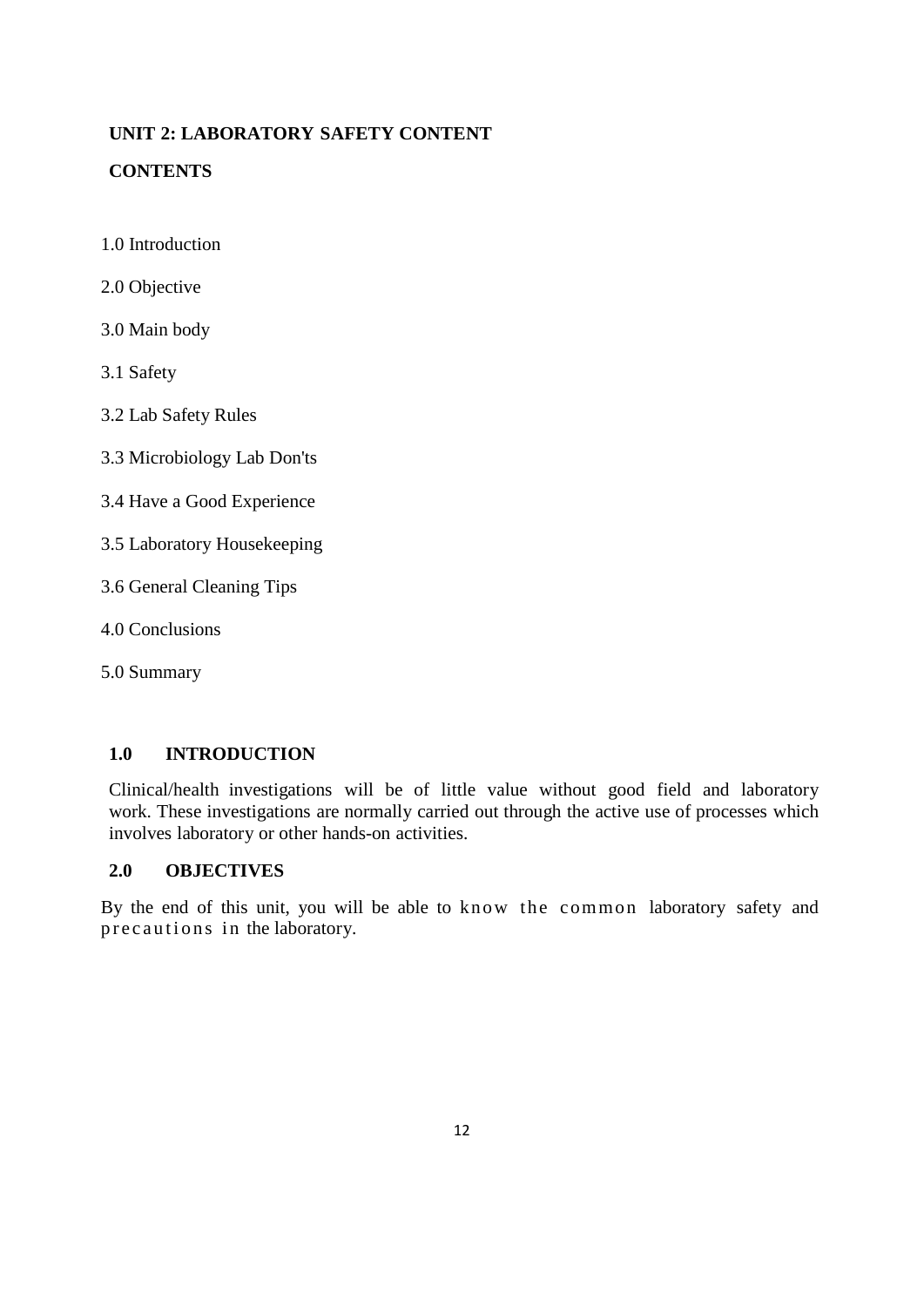#### **3.0 MAIN BODY**

#### **3.1 Safety in Clinical/health laboratory**

The practice of clinical laboratory is associated with hazards and accidents. The laboratory worker is very much at risk of acquiring transmissible disease through contact with patients or handling of clinical specimen. Though accidents do occur in the best laboratories, a poorly designed and overcrowded lab has the increased possibility of hazards and accidents. It should be noted however, that bad laboratory practices are the major courses of laboratory accidents. It follows therefore, that the laboratory should be maintained by well trained, dedicated and meticulous staff. Every laboratory must have an appropriate code of safe laboratory practice. It is important that all accidents be promptly be reported to the safety officer or to the officer in charge of laboratory.

The hazard as accidents in the lab may come from:

Infection Burns Cuts and pricks Hazard of toxic chemicals Electric shock

#### **3.2 Lab Safety Rules**

Laboratory safety rules are guidelines designed to help keep you safe during analysis or examination. Some equipment and chemicals in a microbiology laboratory can cause serious harm. It is always wise to follow all laboratory safety rules. Don't forget, the most helpful safety rule is to use plain old common sense.

#### **3.2.1 Be Prepared**

That means you should read your lab manual to know exactly what you will be doing. Review your microbiology notes and relevant sections in your microbiology book before your lab begins. Make sure you understand all procedures and purposes, as this will help you understand the lab activities you will perform. It will also help you get your thoughts organized for when you have to write your lab report.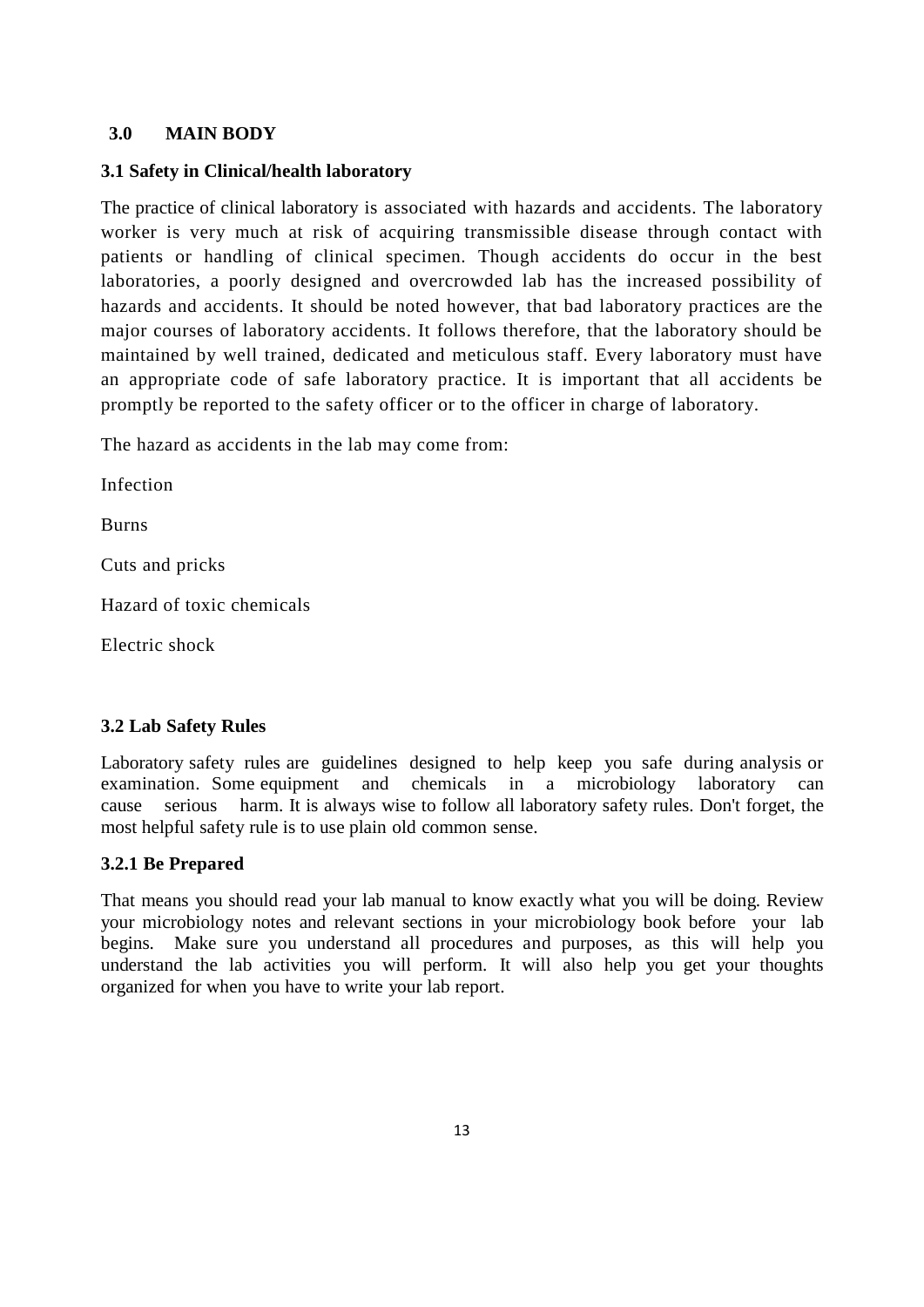#### **3.2.2 Be Neat**

When working in a microbiology lab, make sure you keep your area neat and organized. If you happen to spill something, ask for assistance when cleaning it up. Also remember to clean your work area and wash your hands when you have finished.

## **3.2.3 Be Careful**

An important microbiology lab safety rule is to be careful. You may be working with glass or sharp objects, so you don't have to handle them carelessly.

#### **3.2.4 Wear Proper Clothing**

Accidents do happen in a microbiology lab. Some chemicals have the potential to damage clothing. Laboratory coats are not status symbol but are meant to protect the wearer from chemical splashes and infectious material. Cotton is better material for a better lab coat than nylon as ithas a greater absorptive capacity and is generally resistant to chemical splashes.

#### **3.2.5 Be Cautious with Chemicals**

The best way to remain safe when dealing with chemicals is to assume that any chemical you handle is dangerous and handled accordingly. Be sure you understand what type of chemicals you are using and how they should be properly handled. If any chemical comes in contact with your skin, wash immediately with water and inform your lab instructor. Wear protective eyewear when handling chemical

#### **3.2.6 Wear Gloves**

Hand gloves must be worn when handling corrosive substances such as strong acids or alkalis. Light weight disposable gloves should be worn during weighing and handling of chemicals to avoid the risk of absorption through the skin

#### **3.2.7 Safety Equipment**

Be sure you know where to find all safety equipment in the microbiology lab.This includes such items as the fire extinguisher, first aid kit, broken glass receptacles, and chemical waste containers. Also be sure you know where all the emergency exits are located and which exit route to take in case of an emergency. The following symbols represent some of the safety signs used in the laboratory: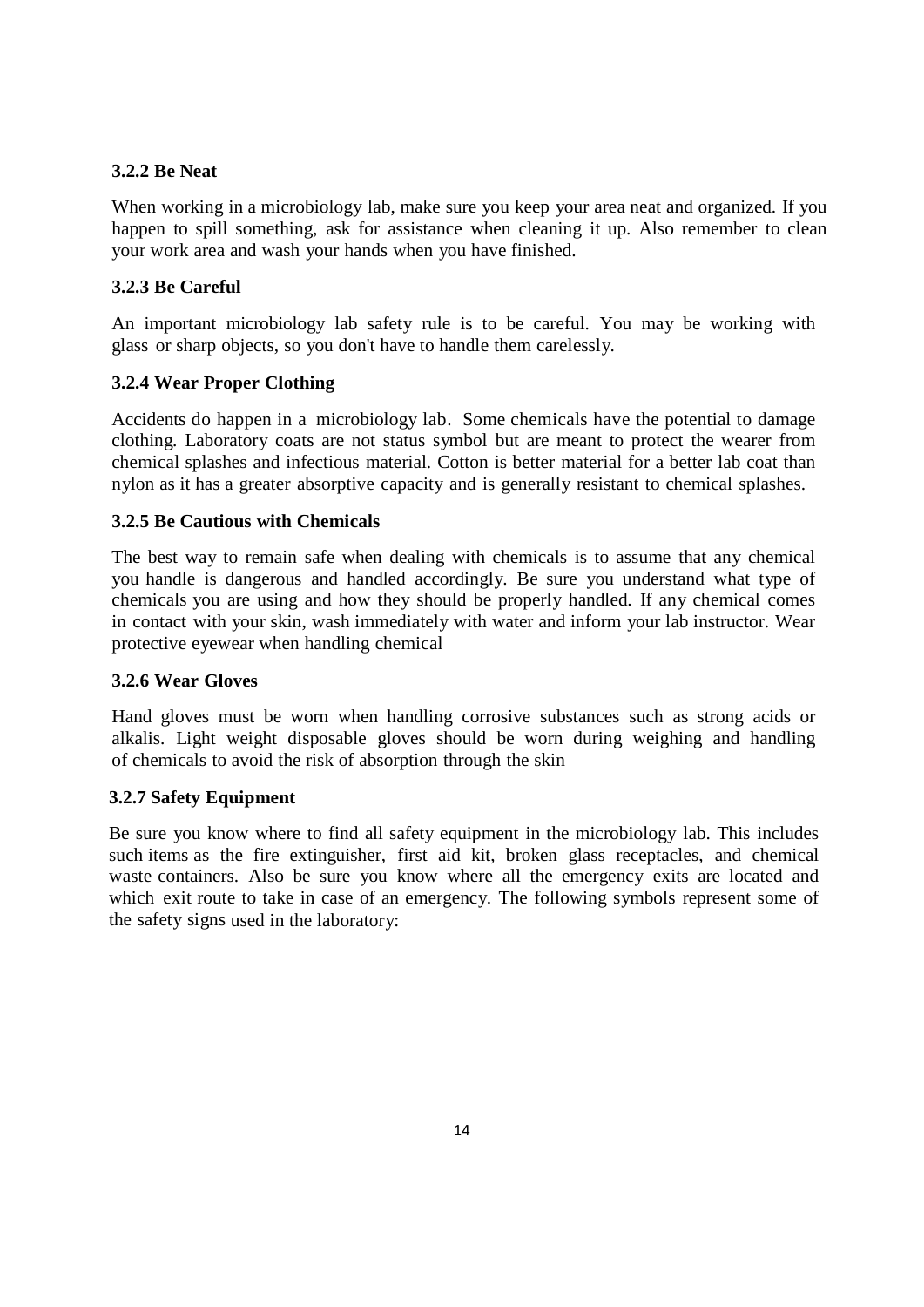

Sign for combustible material



Sign for corrosive material



Sign for toxic chemicals Sign for environmental hazard





Sign for eyewash<br>station



Sign for live electricity Open Flame Prohibited Sign Sign for fire extinguisher







Sign for nonpotable water



Sign for explosive material



Sign for materials that can be recycled



Sign for Inflammable material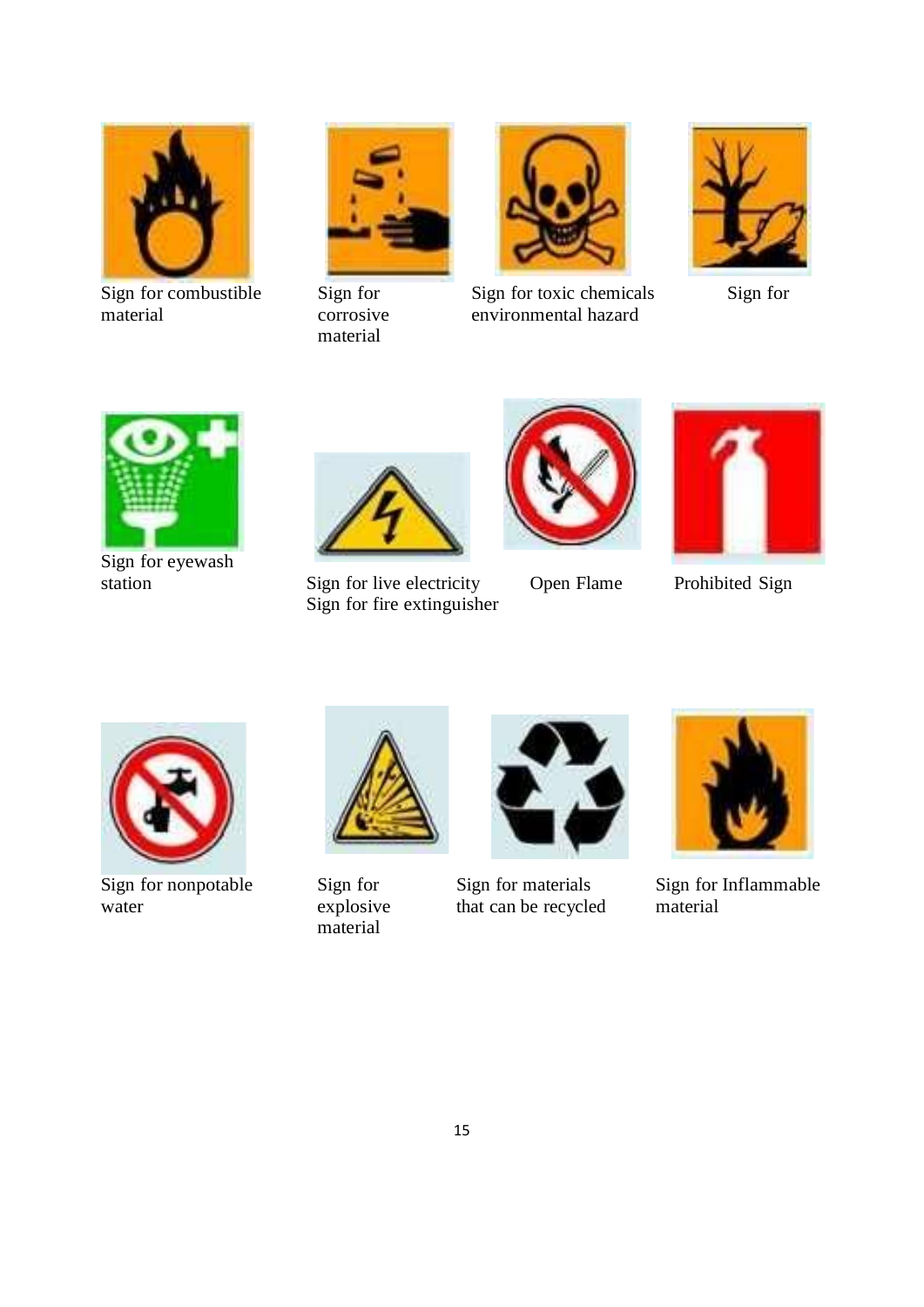# **3.3 Precautions in the Microbiology Laboratory**

There are several things in a microbiology lab that you must always avoid. Here are a few major laboratory do nots.

## **Do Not**

- $\triangle$  eat or drink in the lab
- $\triangleleft$  taste any chemicals or substances you are working with use your pipette for pipetting substances
- $\triangle$  handle broken glass with bare hands
- $\bullet$  pour chemicals down the drain without permission don't operate lab equipment without permission
- perform your own experiments unless given permission don't leave any heated materials unattended
- $\triangle$  place flammable substances near heat
- $\triangle$  engage in childish antics such as horseplay or pranks

#### **3.4 Have a Good Experience**

Microbiology lab is an important aspect of any microbiology course. In order to have a good lab experience, make sure that you follow these lab safety rules and any instructions given to you by your lab instructor.

## **3.5 Laboratory Housekeeping**

Housekeeping is important in any work area. A clean, well-maintained work area improves safety by preventing accidents and can enhance the overall efficiency of work performed. Keeping things clean and organized helps provide a safety. Avoid slipping hazards by cleaning up spilled liquids promptly and keeping the floor free of stirring rods, glass beads, stoppers, and other such items. Never block or even partially block the path to an exit or to safety equipment such as a fire extinguisher or safety shower.

Make sure that supplies and equipment on shelves provide sufficient clearance so that fire sprinkler heads operate correctly. There shall not be any storage within 18 inches of a sprinkler head.

#### **3.5.1 Washing and drying of glassware in the laboratory**

Clean glassware is essential in microbiology. The problem is that the tolerance for shmutz varies with the work you are doing, and sometimes a scientist does not know how important clean glassware is to an experiment until it has failed. When cleaning laboratory glassware, wear appropriate gloves that have been checked for tears or holes. Avoid accumulating too many articles in the cleanup area around the sink; space is usually limited, and piling up glassware leads to breakage. Do not clean food containers in a sink that is used for cleaning contaminated glassware.

Many fingers have been badly cut by broken glass from glassware that was intact when put into the sink water. Handle glassware carefully and watch out for broken glass at the bottom of the sink. A rubber or plastic mat in the sink will help minimize breakage.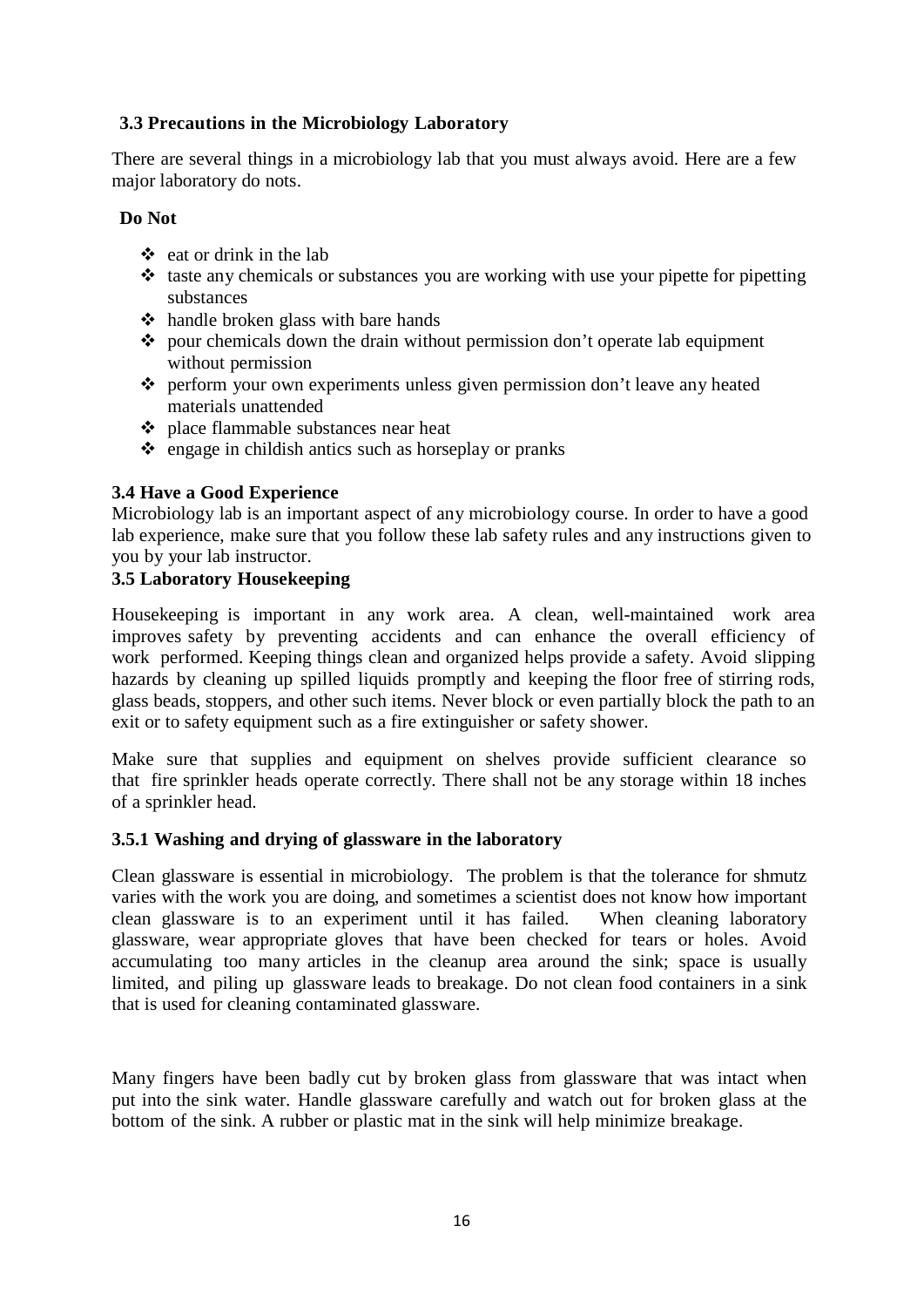# **3.5.2 General Information**

The general laboratory rules and regulations must be closely followed in all practical schedules. Students must ensure that they wear their laboratory coat in all practical classes and must be very careful in the handling of specimens containing live micro-organisms and equipment while working in the laboratory. Students should ensure that they familiarize themselves in advance with microbial techniques and analysis to be carried out. Therefore, a hard cover note book/practical file(s) should be used for recording all laboratory records (result of laboratory analysis and text) be it positive or negative. Laboratory records should include the followings:

- a. Title of the texts and date
- b. Aim of the analysis/texts.
- c. Materials and methods
- d. Details of the methods used (procedure)
- e. The results obtained

# **4.0 CONCLUSION**

With the tips on laboratory safety and housekeeping student should have been equipped with what it takes to work safely and efficiently in a biochemical laboratory.

## **5.0 SUMMARY**

- Laboratory safety means freedom from harm or accident when working in the laboratory
- Laboratory safety rule are guideline design to help keep one safe when experimenting.
- A clean well-maintain work area prevent accident and enhance the overall efficiency of work performed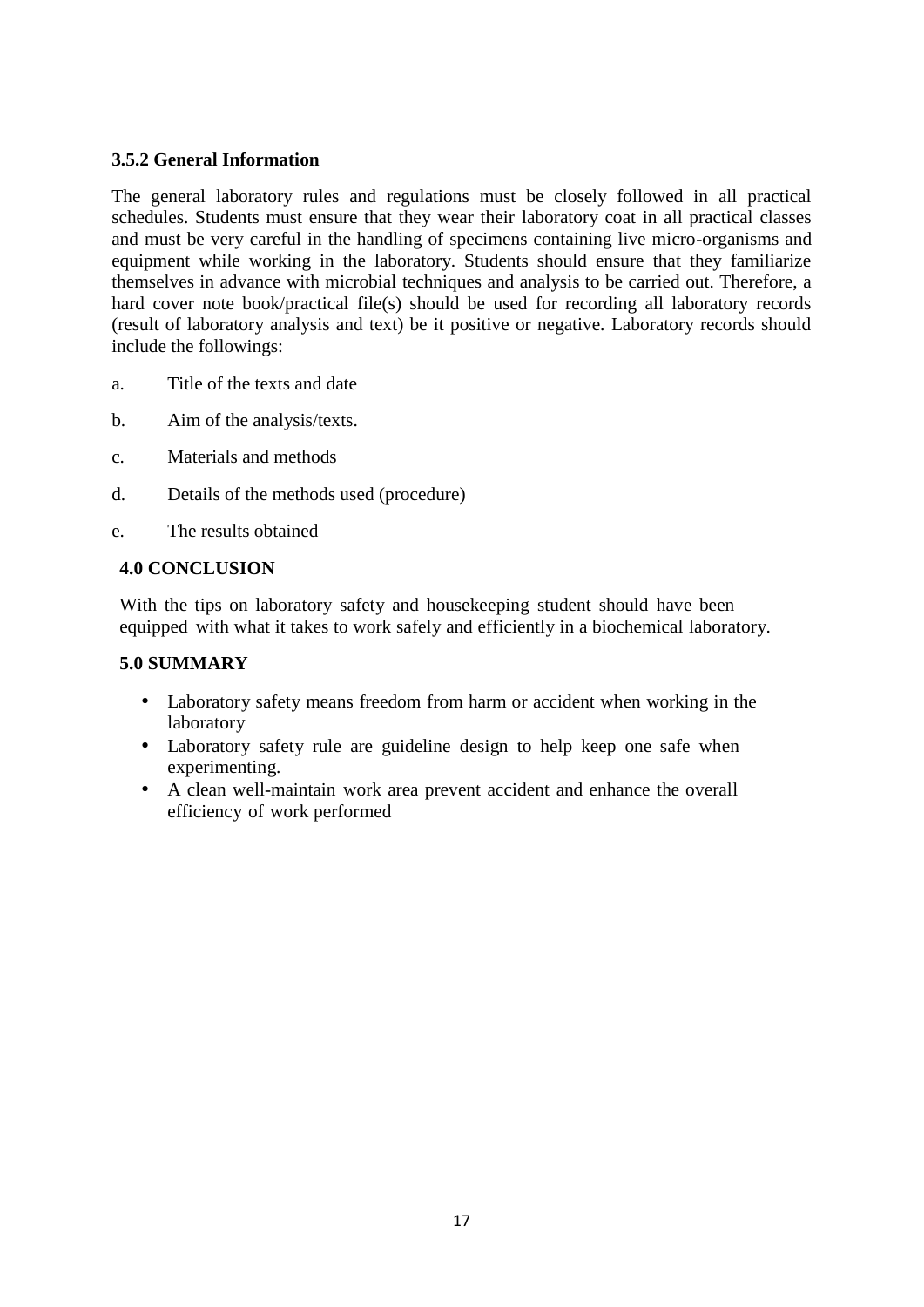# **UNIT 3: MICROSCOPY**

# **CONTENTS**

- 1.0 Introduction
- 2.0 Objective
- 3.0 Main Body
	- 3.1 materials Required
	- 3.2 Procedures
	- 3.3 Do's and Don'ts
- 4.0 Conclusion
- 5.0 Summary

# **1.0 INTRODUCTION**

The compound binocular microscope is an indispensible piece of apparatus in all medical laboratories, and a theoretical knowledge of its working principle is essential. It is a precision instrument, and its efficient use requires same measure of skill in training. The magnification and clarity of the image depends upon the quality of its lenses, but definition is readily lost if the instrument is improperly used. Microscopes are made in two forms, monocular and binocular. Binocular microscopes are generally used. Microscopes can magnify images making it easier to observe the size, shape and motility of cells and microorganisms.

# **2.0 OBJECTIVES**

By the end of this unit, you will be able to use the microscope and also know the Do's and Don'ts of microscopy.

# **3.0 MAIN BODY**

# **3.1USE OF MICROSCOPE**

#### **3.1.1 Materials Required**

Microscope, slides, cover slide. Specimen, normal saline and oil immersion

# **3.1.2 Procedures**

- 1. Plug the microscope to the main and switch on the light.
- 2. Place a slide with a mounted specimen on the stage of the microscope with the slide containing the specimen facing upwards.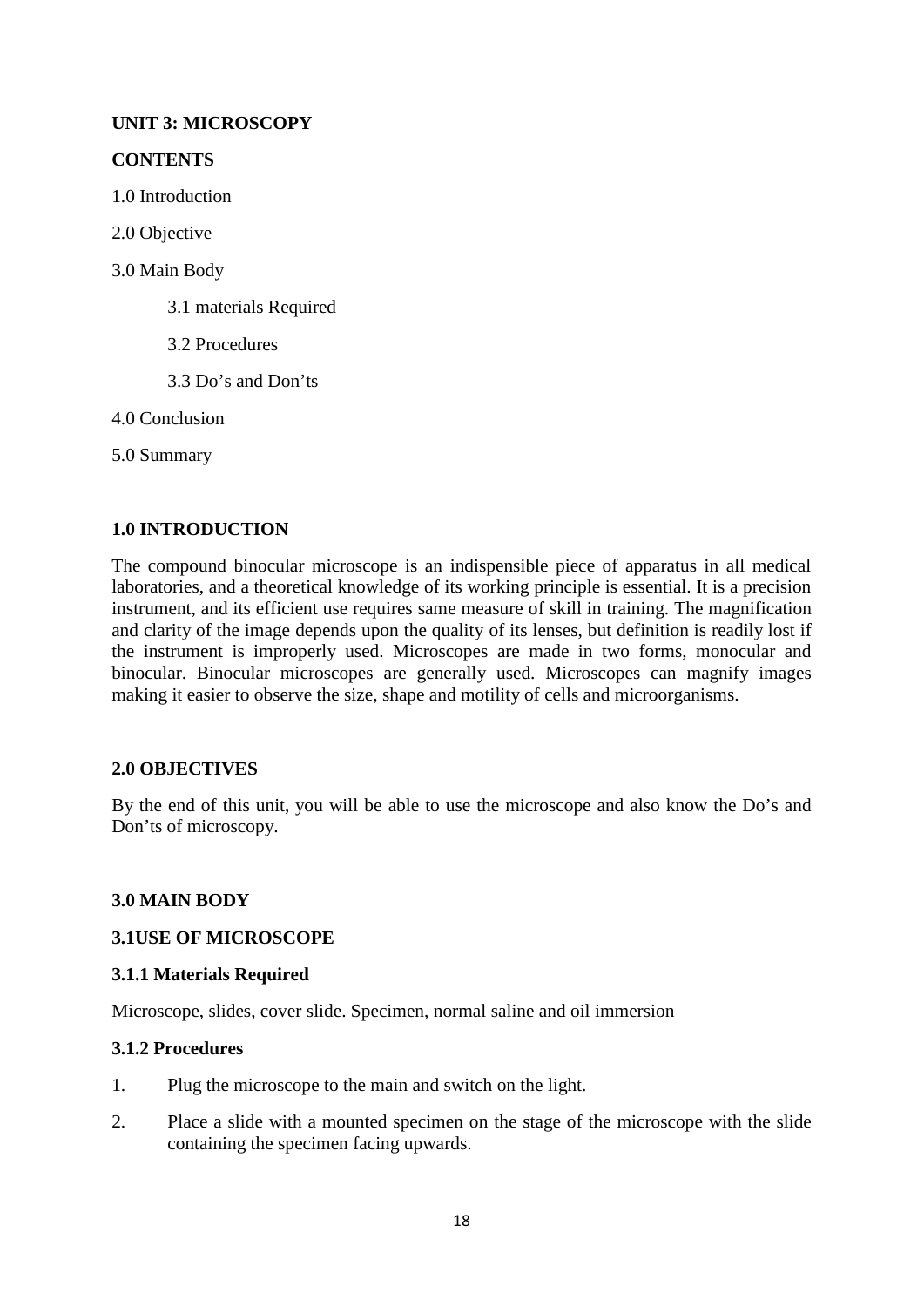- 3. Adjust the slide such that the area to be viewed is directly over the hole in the centre of the stage. Locate the specimen using low power objective lens.
- 4. Under x40 objective and while watching the objective lens and the stage from the slide, lower the body tube or raise the stage by means of the cord adjustment until the objective is very close to but not touching the slide.
- 5. Continue this exercise until you can clearly see the slide.
- 6. Then focus with the fine adjustment knob to obtain a sharp image.
- 7. For optimum light intensity, adjust the condenser and the iris diaphragm.
- 8. Adjust the slide to position the portion of the specimen to be examined exactly at the centre of the x10 objective field
- 9. Raised the body tube or lower the stage and slowly rotate the nosepiece until the oilimmersion objective hicks into position.
- 10. Put a drop of oil immersion on the portion of the slide directly under the objective. This is for stained slides.
- 11. Carefully lower the objective until it touches the oil, but not the slide, while watching from the slide.
- 12. Observe through the eyepiece and bring the specimen into focus with the fine adjustment.
- 13. Make drawing as appropriate

#### **3.2 Do's and Don'ts of microscopy**

- 1. Do cover the microscope when not in use
- 2. Do remove immersion oil from objective after use by wiping with lens tissue
- 3. Do clean the optics with lens paper before use
- 4. Don't rack objective downwards to focus object while looking down microscope
- 5. Don't attempt to dismantle the object
- 6. Don't use high powered objective when low power is sufficient
- 8. Don't lubricate microscope with any oil other than that provided for the purpose
- 9. Don't place wet preparation on the stage without wiping under surface of the slide

#### **4.0 CONCLUSION**

The student should have learnt how to use a microscope and also learn about the Do's and don'ts of microscopy.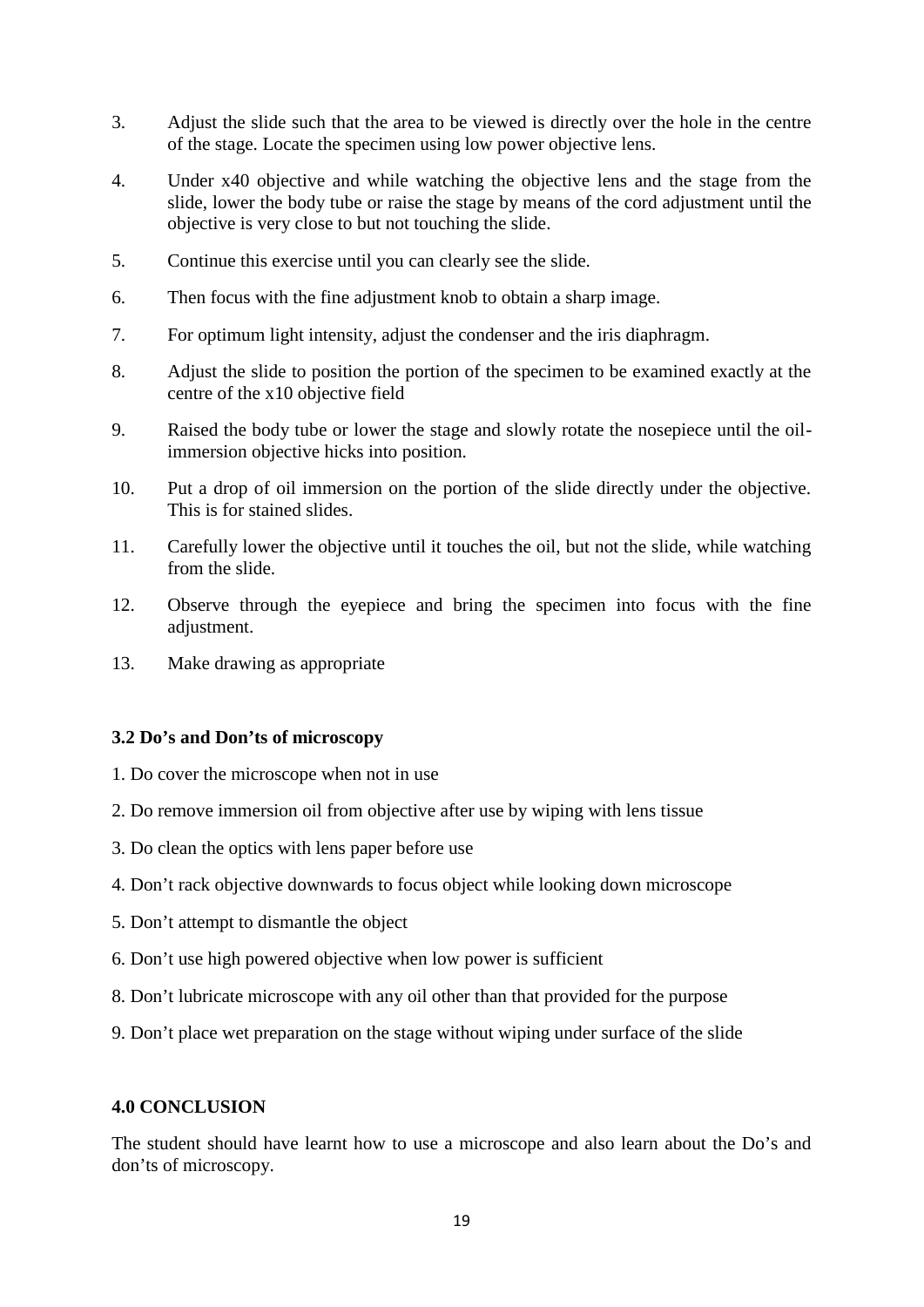#### **5.0 SUMMARY**

Microscopy is the use of a microscope to view and study microorganisms. In this study unit, you learn to use a microscope and you also learn the do's and don'ts of microscopy. The microscope can magnify images approximately 1,000x, making it relatively easy to observe the size, shape, and motility of cells and microorganisms.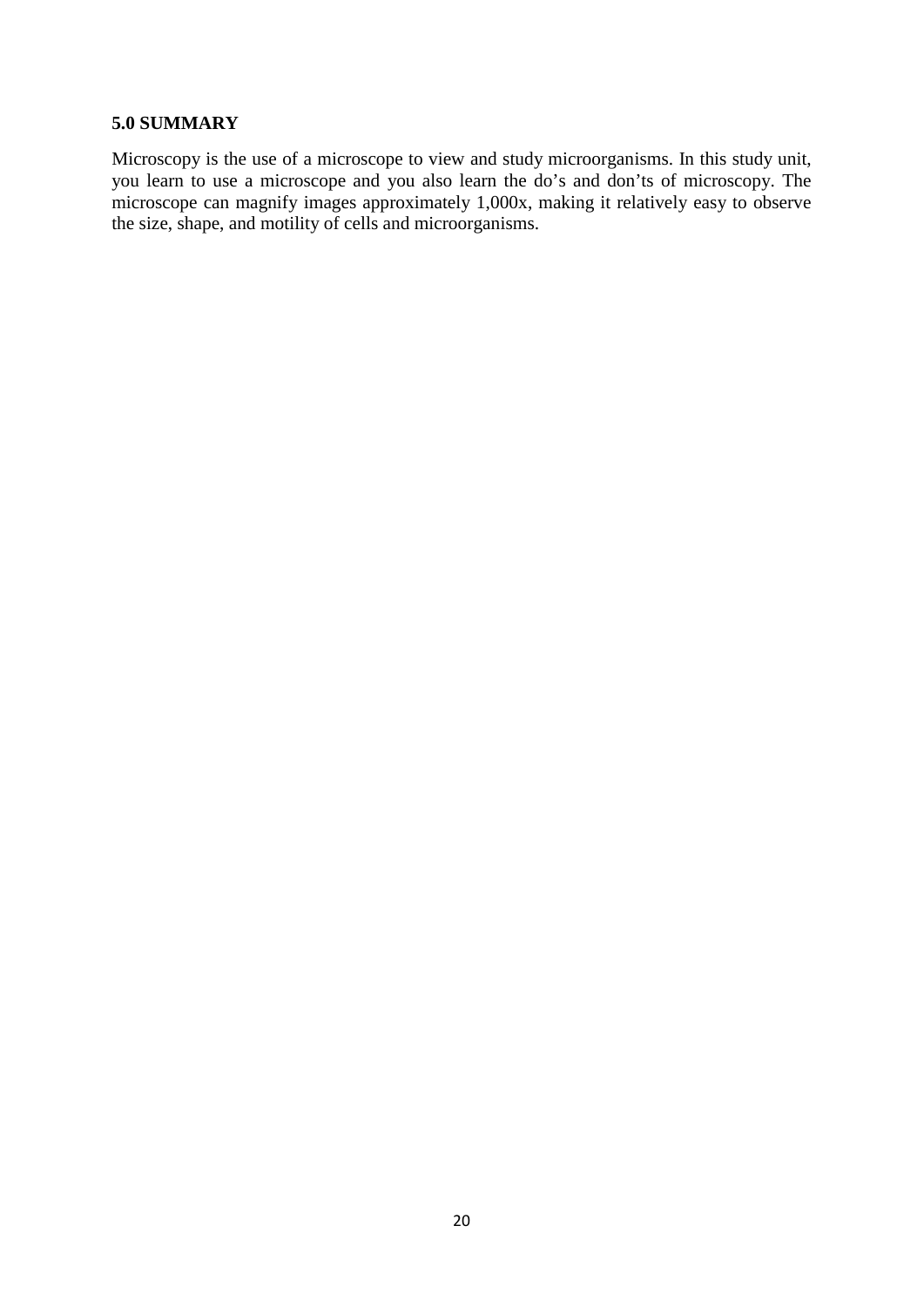#### **MODULE 2**

## **UNIT 1: FAECAL SAMPLES**

#### **CONTENTS**

- 1.0 Introduction
- 2.0 Objectives
- 3.0 Main Body
	- 3.1 Laboratory Technique for Selected Intestinal Parasites
		- 3.1.1 Collection of Faeces
		- 3.1.2 Number of Specimen
		- 3.1.3 Visual or Microscopic Examination of Faeces
		- 3.1.4 Microscopic Examination (Wet Mount)
	- 3.2 Preparation of Wet Mount
		- 3.2.1 Technique/Method
	- 3.3 Supplementary Technique/Methods
		- 3.3.1 Concentration Method
		- 3.3.2 Saturated Sodium Chloride Floatation Technique/Method
- 4.0 Conclusion

5.0 Summary

#### **1.0 INTRODUCTION**

Faecal samples are samples gotten from faeces and sent to the laboratory in a suitable container for examination. It is a specimen commonly used for the detection of intestinal parasites.

## **2.0 OBJECTIVES**

By the end of this unit, you will be able to:

1. Collect faecal samples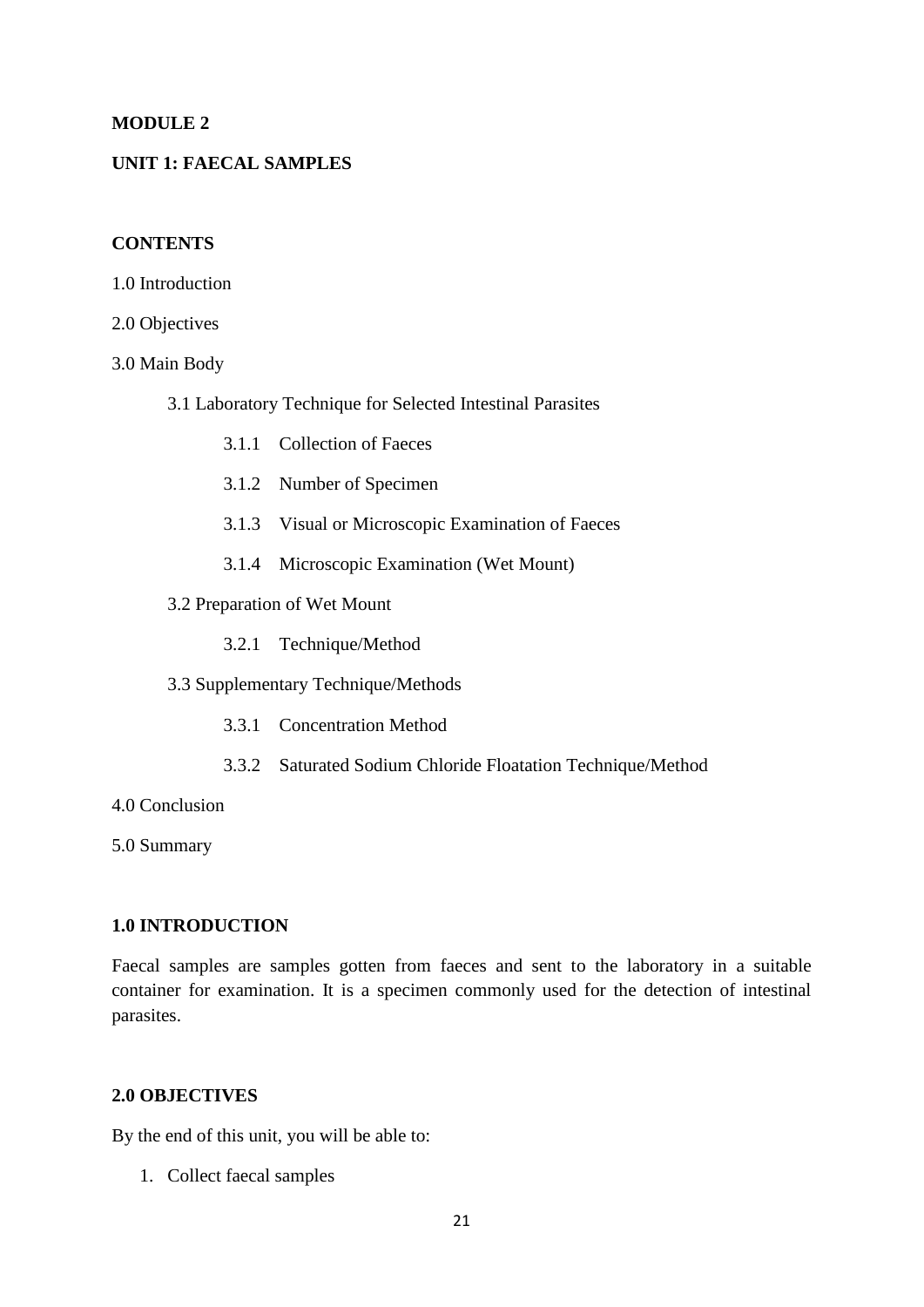- 2. Number faecal samples
- 3. Macroscopic and Microscopic examination of faecal samples
- 4. Technique/Method of preparing slides for microscopic examination

#### **3.0 MAIN BODY**

## **3.1 LABORATORY TECHNIQUES FOR SELECTED INTESTINAL PARASITES**

The most commonly used specimen for the detection of intestinal parasites is faeces. Faecal specimens are examined for the presence of trophozoites and cysts of protozoa, eggs or ovae and larvae of helminths as shown below. Whole adult worms or segments of some worms may also be seen. Trophozoites, cysts, eggs or ovae and larvae can be seen only with the microscope, but the adult worms or segments of tapeworms can be seen with the naked eye.. Samples of faeces must be properly collected, processed and examined for the detection of parasites.

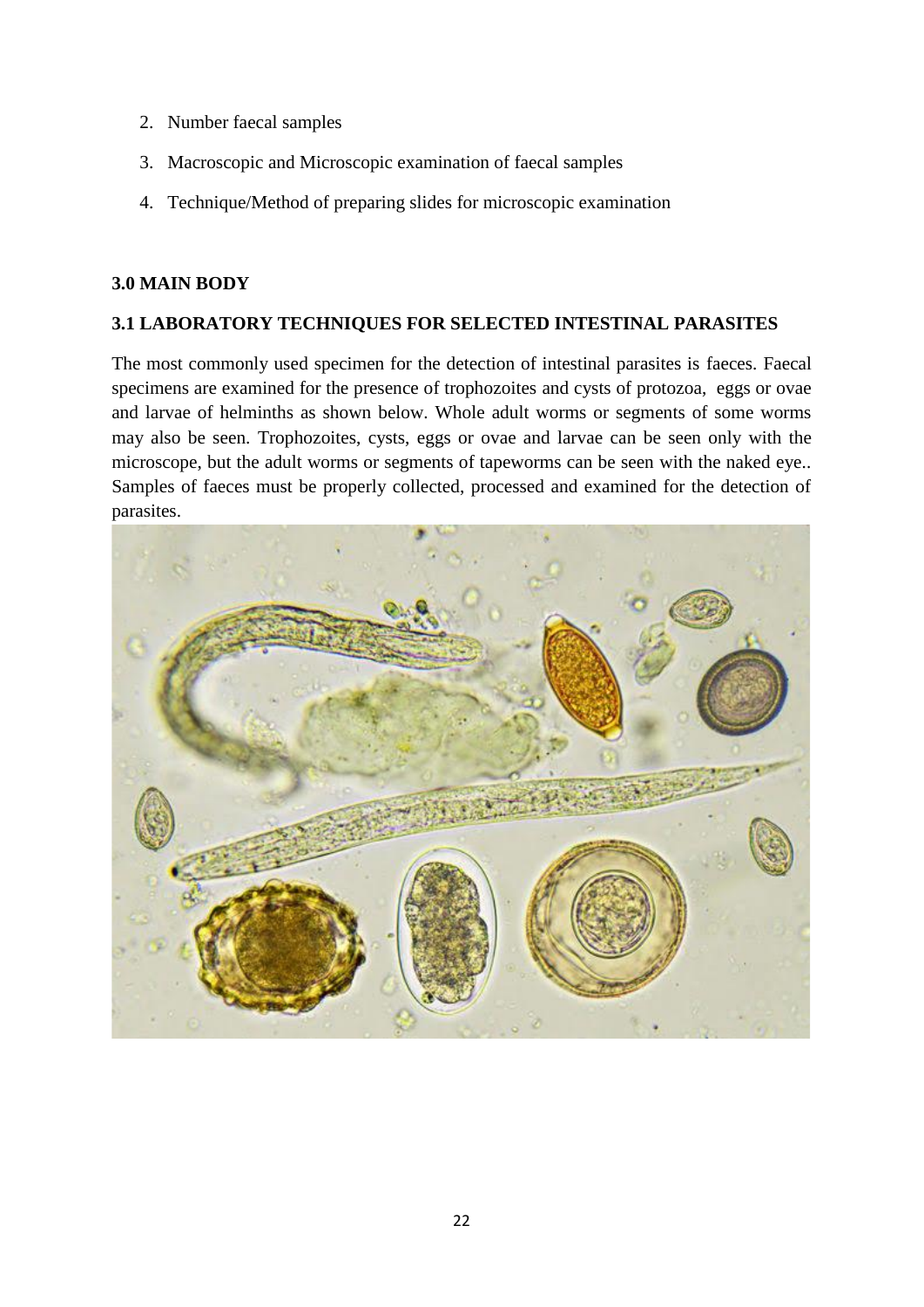

Protozoans and helminth eggs found from the feces of humans. 1. Entamoeba coli (cyst). 2. Entamoeba sp. (cyst). 3. Iodamoeba buetschlii (cyst). 4. Chilomastix mesnili (cyst). 5. Troglodytella abrassarti (trophozoite). 6. Trichuris sp. 7. Anatrichosoma sp. 8. Strongyloides fuelleborni 9. Strongylida sp. (small type), 10. Strongylida sp. (large type). 11. Enterobius anthropopitheci 12. Ascarididae gen. sp. 13. Subulura sp. 14. Protospirura muricola .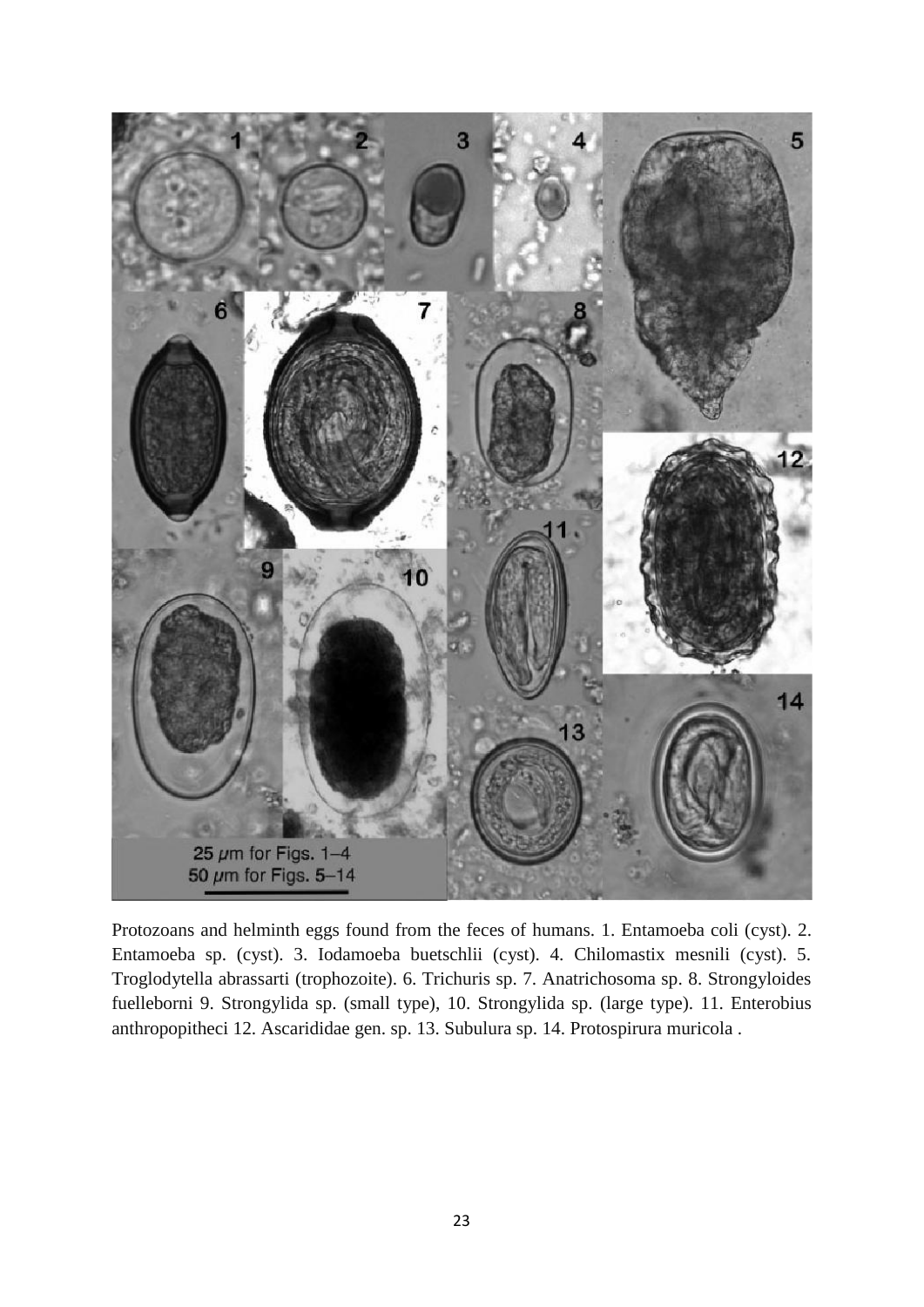# **3.1.1 COLLECTION OF FAECES**

A faecal specimen should be collected in a clean, wide-mouthed container with a tightly fitted lid. A waxed cardboard box with an overlapping lid or a plastic cup with a tight fitting lid is best. Tin boxes or glass jars may also be used, but containers such as match boxes are not suitable.

The specimen should be collected directly into the container and should not be contaminated with water that may contain free-living organisms, or with urine which can cause trophozoites to lose their motility or to undergo lysis. Sufficient quantity of the specimen should be obtained for satisfactory examination (about 4-5gm). The container should be labelled with patient's name or number; and date and time of collection.

While handling the faecal specimen, it must be remembered that it can contain potentially infectious micro-organisms. Loose or semi-formed specimens should be examined within 30 minutes to 1 hour of collection. Trophozoites of protozoa cannot survive for longer periods outside the body. The formed specimen must be examined on the same day of the collection. If these time limits cannot be met, a portion of the stool or faeces should be preserved by one of the methods, for example, 10% formal saline. The rest of the specimen should be refrigerated at 3-5°C and stored in closed containers to prevent dessication. At these temperature protozoan cysts, helminthic eggs and larvae can survive for several days. Specimens of faeces should never be incubated or frozen before examination.

# **3.1.2 NUMBER OF SPECIMENS**

The number of specimens required to detect intestinal parasites will depend on the quality of the specimen, the severity of infection and the accuracy of the examination performed. For a routine examination for parasites before treatment, examination of three consecutive specimens is recommended. However, examination of specimens collected on alternate days shows a higher percentage of positive findings. A maximum of six specimens, collected within six to ten days, may be required if intestinal amoebiasis or giardiasis is suspected. Sometimes, it may b e necessary for the patient to take a mild laxative before collecting the sample.

After a patient has received treatment for a parasitic infection, the faeces should be rechecked for absence of parasites. A gap of three to four weeks for protozoan infection, five to six weeks for taenia infection and three to four weeks for other helminths is recommended for rechecking.

Medications containing mineral oil, bismuth, antibiotics, antimalarials or other chemical substances may interfere with the detection of parasites in faeces. Therefore, examination of faeces must be postponed at least by one week after such therapeutic procedures have been completed.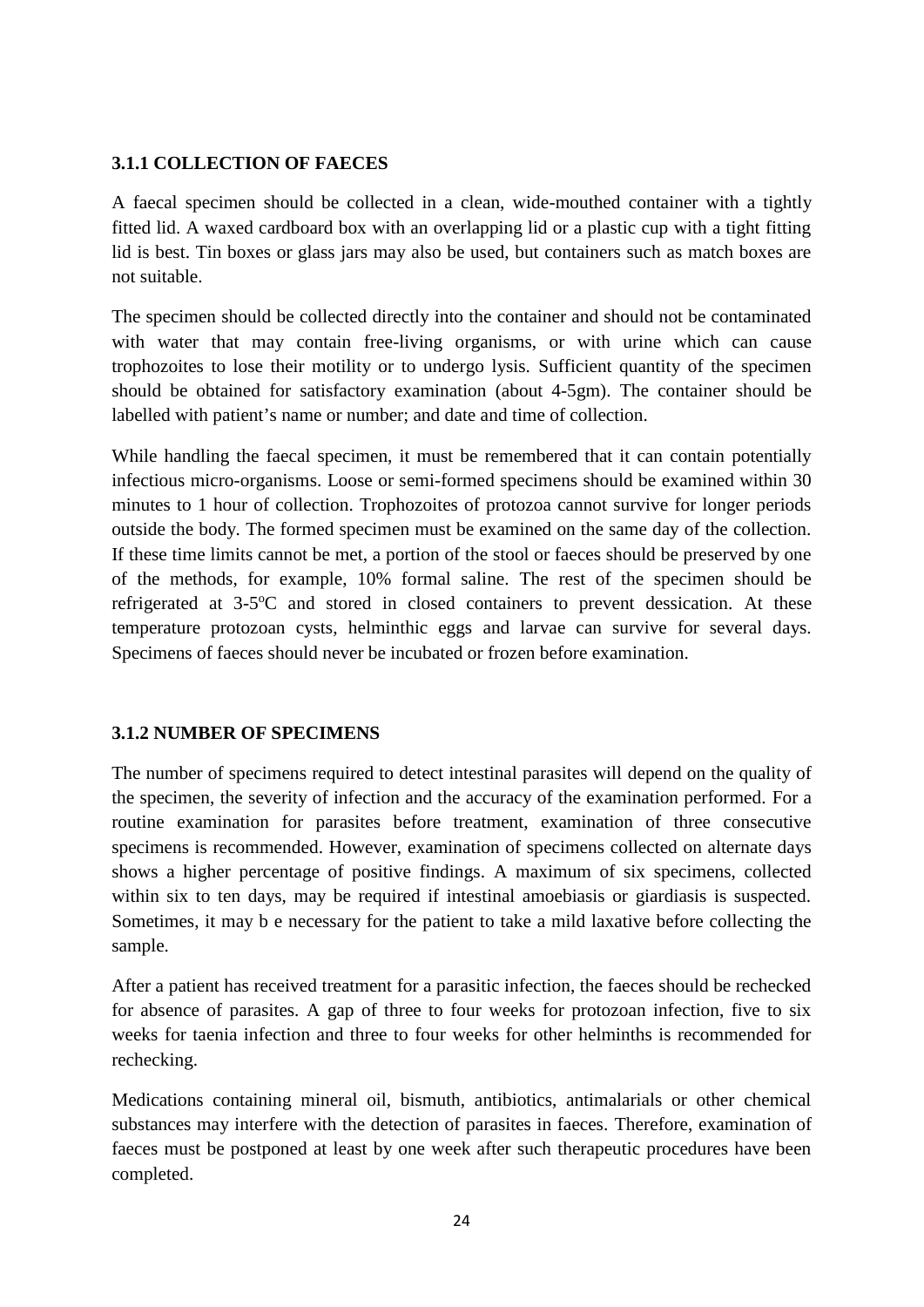## **3.1.3 VISUAL OR MACROSCOPIC EXAMINATION OF FAECES**

Before processing the specimen of faeces, it should be visually examined. Its colour, consistency and presence of blood, pus, mucus or parasites should be reported.

**COLOUR:** Normally, stool or faeces is brown in colour. Variation from this colour may occur under certain conditions. Reddish colour may be due to bleeding from the lower gastrointestinal tract. Consumption of beet-root may also give a red colour to the stool. Black –tarry colour may be due to bleeding from the upper gastro-intestinal tract or due to consumption of iron.

Clay-coloured stool is seen in obstructive jaundice or after barium sulphate meal.

Green stool may result from the consumption of leafy vegetables such as spinach or sometimes due to oral antibiotic therapy.

**CONSISTENCY:** A normal stool specimen is formed or semi-formed in consistency. Loose or watery stool may be seen in diarrhoea. Trophozoites of intestinal protozoa are usually seen in loose or watery specimens while cysts are found in formed and semi-formed ones. Eggs of helminths may be found in any consistency. Large amounts of mushy, foul smelling, frothy specimens are seen in giardiasis and other conditions associated with malabsorption.

**BLOOD:** The presence of blood in or on the specimen must always be reported. Fresh, bright red blood is often from the lower gastro-intestinal tract whereas dark red colour may indicate bleeding from the upper gastro-intestinal tract. When very small amounts of blood are being passed in faeces, it may be said to contain occult (hidden) blood. Some of the causes for the presence of occult blood include iron deficiency anaemia, peptic ulcer or cancer of the gastrointestinal tract.

# **3.1.4 MICROSCOPIC EXAMINATION (WET MOUNTS)**

The easiest and the simplest technique for the direct microscopic examination of faeces is wet mount. Wet mounts can be prepared directly from the faecal material in saline and iodine. Other useful wet mounts are buffered methylene blue (BMB) and eosin. The saline wet mount is used for the preliminary microscopic examination of faeces to detect protozoan trophozoites and cysts; helminthic larvae and eggs or ovae. A characteristic motility of a parasite can be used for its identification. Excessive cellular exudate in the faeces in the form of pus (white blood cells) or blood (red blood cells), macrophsges or any other significant material such as charcot-leyden crystals can also be detected in wet mounts.

In the iodine wet mount, most cysts can usually be specifically identified because the iodine stains their nuclei and glycogen, if present. However, the parasites are not motile in iodine.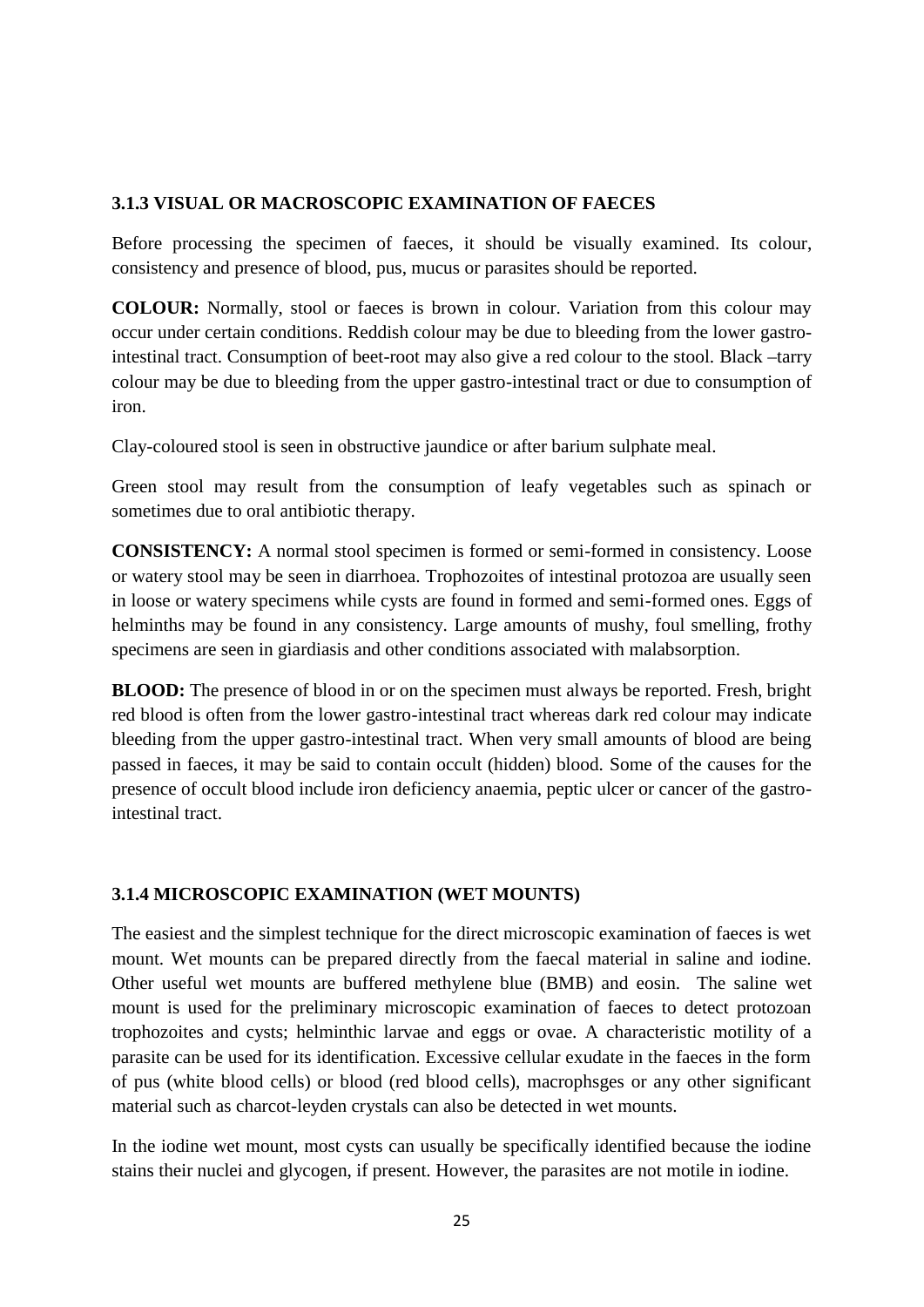#### **3.2 PREPARATION OF WET MOUNTS**

#### **REAGENTS:**

| (i) Saline, physiological $(0.85\%)$                                         |                 |                                                                              |  |
|------------------------------------------------------------------------------|-----------------|------------------------------------------------------------------------------|--|
| (ii) Lugol's iodine                                                          |                 |                                                                              |  |
| Stock $(5%)$ solution                                                        |                 |                                                                              |  |
| Iodine                                                                       | 5g              |                                                                              |  |
| Potassium iodide                                                             | 10 <sub>g</sub> |                                                                              |  |
| Distilled water                                                              | 100ml           |                                                                              |  |
| Dissolve the potassium iodide in about 30ml of water and add the iodine. Mix |                 |                                                                              |  |
|                                                                              |                 | until dissolved and make up the volume with distilled water store in a brown |  |
| bottle.                                                                      |                 |                                                                              |  |
| <b>WORKING IODINE SOLUTION (1%)</b>                                          |                 |                                                                              |  |
| Lugol's iodine, stock (5%) solution                                          |                 | 5ml                                                                          |  |
| Saline (0.85%)                                                               |                 | 20ml                                                                         |  |
| Prepare fresh every two weeks                                                |                 |                                                                              |  |
| (iii)Buffered methylene blue (BMB) solution                                  |                 |                                                                              |  |
| <b>Solution A</b>                                                            |                 |                                                                              |  |
| Glacial acetic acid                                                          |                 | 1.2ml                                                                        |  |
| Distilled water                                                              |                 | 98.8ml                                                                       |  |
| <b>Solution B</b>                                                            |                 |                                                                              |  |
| Sodium acetate $(CH_3COON_a)$                                                |                 | 1.6 <sub>g</sub>                                                             |  |
| Or Sodium acetate, crystalline                                               |                 |                                                                              |  |
| $(CH3COONa.3H2O)$                                                            |                 | 2.6g                                                                         |  |
| Distilled water                                                              |                 | 100ml                                                                        |  |
| <b>WORKING SOLUTION</b>                                                      |                 |                                                                              |  |
| Solution A                                                                   |                 | 46.3ml                                                                       |  |
| <b>Solution B</b>                                                            |                 | 3.7ml                                                                        |  |
| Methylene blue powder                                                        |                 | 0.5g                                                                         |  |

#### **3.2.1 TECHNIQUE/METHOD:**

(i) Place a drop of saline in the centre of the left of the slide and place a drop of iodine solution in the centre of the right half of the slide.

Distilled water 50ml

- (ii) With an applicator stick, pick up a small portion of faeces from an appropriate site and mix it with saline on the slide to form a uniform suspension. In the same way, prepare a suspension of faeces in the iodine on the slide.
- (iii)Cover the drop of saline suspension with a cover slip by holding it at an angle and lowering it gently on to the slide to reduce formation of air bubbles. Cover the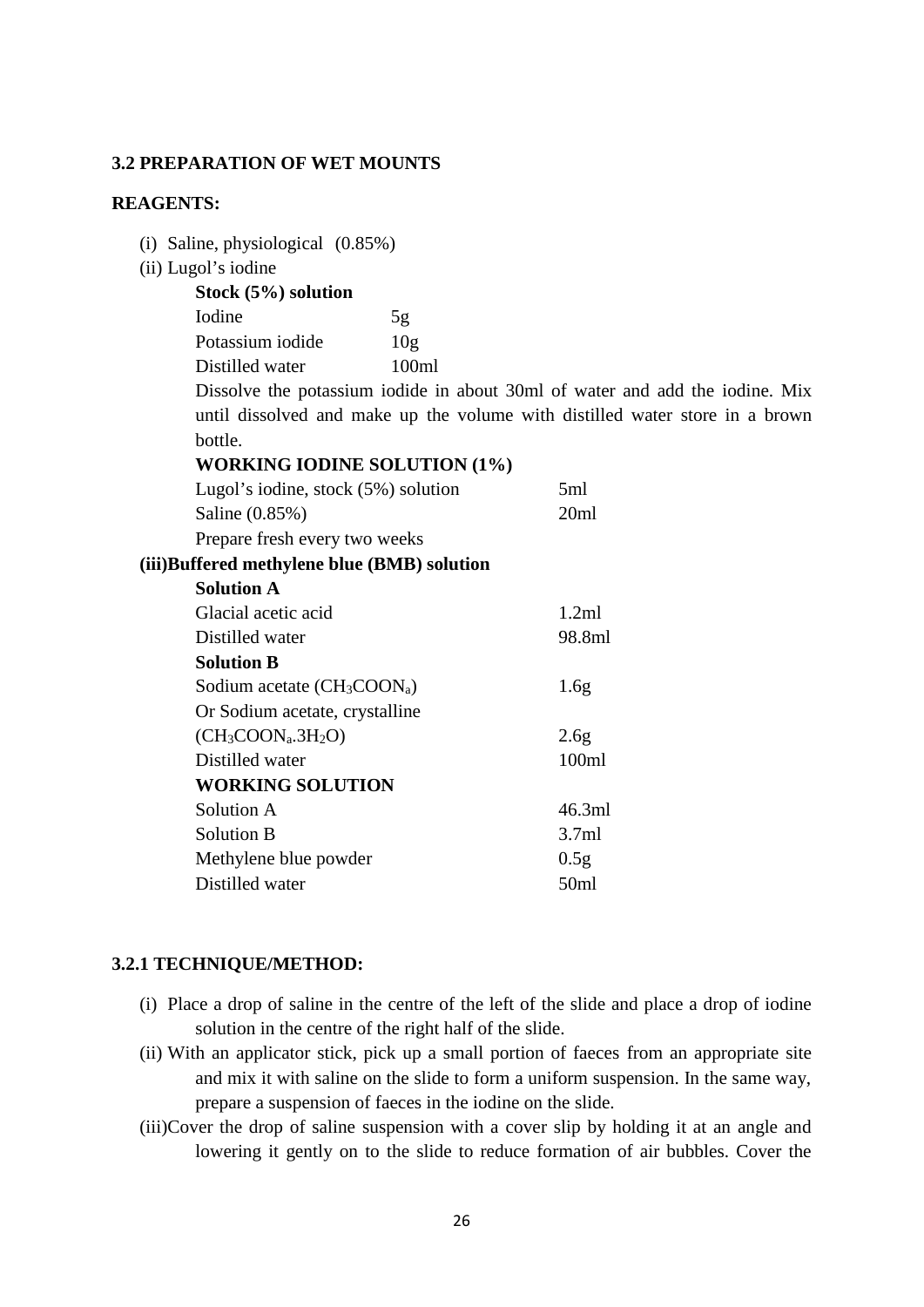iodine suspension with another cover slip, taking care not to mix with the saline suspension.

# **EXAMINATION**

- a. Focus on the wet mount using a lower power  $(x10)$  objective.
- b. Regulate the light with the sub stage condenser, the diaphragm and the light source. Since most of the parasites are pale or colourless, too much or too little light may not be useful. Lowering the condenser and closing the diaphragm partially can give adequate light.
- c. Examine the entire cover slip in a systemic order. Focus the objective on the top left hand corner and move slide slowly up and down or backwards and forwards. When any parasite or suspicious material is observed, change to the high-dry objective (x40). Increase the light by opening the sub stage diaphragm to observe the detailed morphology. Examine each microscope field carefully, focussing up and down, before moving to the next field.

# **3.3 SUPPLEMENTARY TECHNIQUES/METHODS**

Other techniques have been developed to detect and identify intestinal parasites in addition to direct wet mounts. The two most commonly used techniques are:

- a. Concentration methods for recovering cysts, eggs and larvae
- b. Permanent staining techniques for identifying trophozoites and cysts of protozoa.

# **3.3.1 CONCENTRATION METHODS**

It may be necessary to use concentration methods for the detection of faecal parasites for the following reasons:

- (i) The parasites are not detected in the direct microscopic examination but the symptoms of intestinal parasitic infection still persist.
- (ii) The eggs of parasites such as Taenia species or Schistosoma species are usually few in number, and therefore, may have been missed out in the direct wet mount.
- (iii)After treatment, it is necessary to check if it has been effective
- (iv)To investigate the prevalence and incidence of parasitic infection for epidemiological purposes.

There are two types of concentration methods, floatation techniques and sedimentation techniques. These methods employ the use of specific gravity to separate most of the faecal debris from the parasites.

**NOTE:** A floatation technique uses a liquid with high specific gravity for the separation of protozoan cysts and certain helminthic eggs and larvae from the faecal debris. The parasites remain in the surface film while the debris remains at the bottom. However, some helminth eggs, eg, operculated eggs or very dense eggs such as unfertilized eggs of Ascaris, may not float.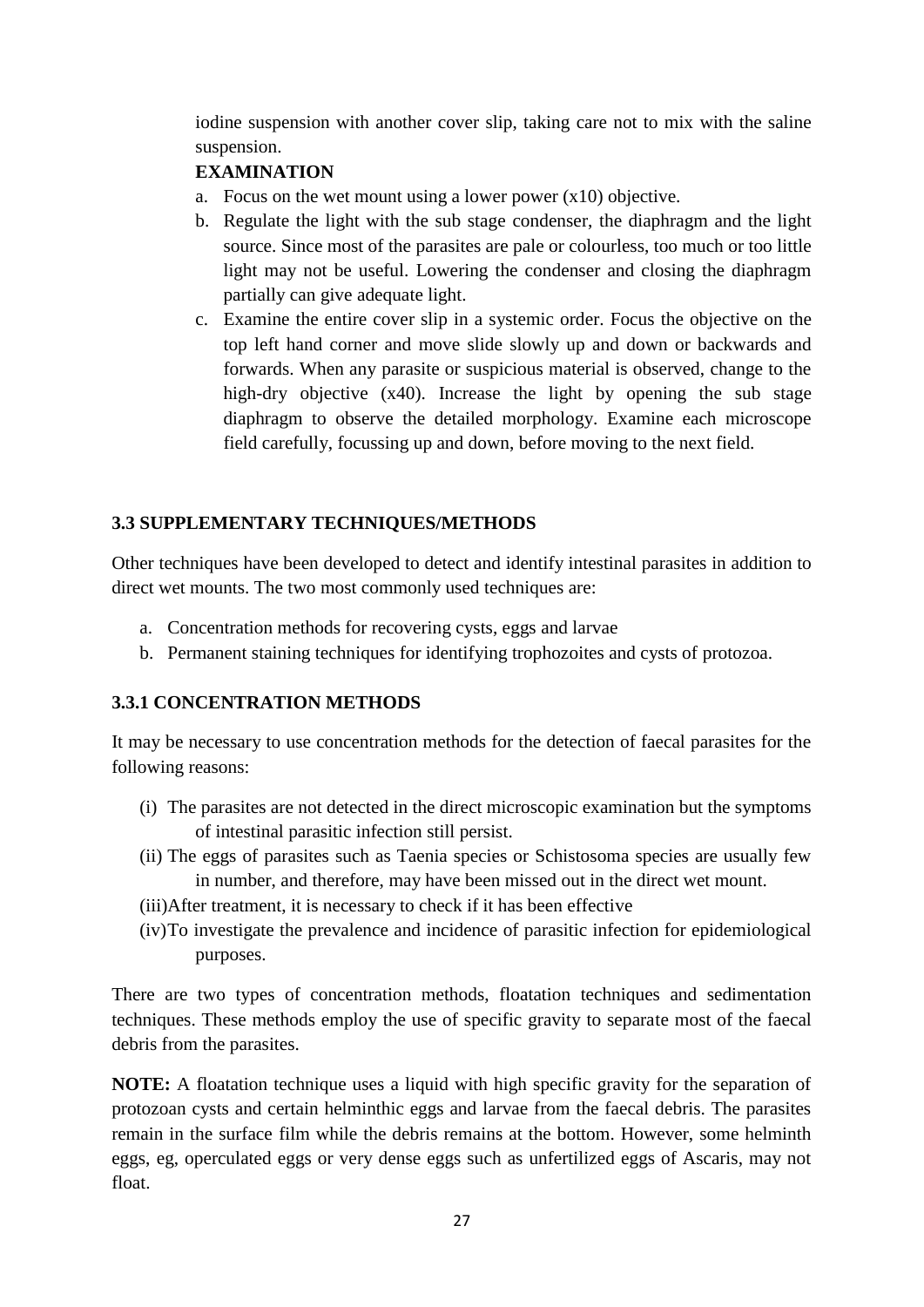**NOTE:** This manual will only describe **Saturated Sodium chloride floatation technique /method.**

# **3.3.2 Saturated Sodium chloride floatation technique /method**

# **REAGENT:**

**Saturated sodium of sodium chloride:** Prepare a saturated solution of sodium chloride (NaCl) till some salt remains undissolved at the bottom of the container. This solution should have a specific gravity 1.2 .

# **METHOD/TECHNIQUE**

- (i) Emulsify about 0.5g of faeces in 2 to 3ml of the saturated NaCl in a test tube having about 15mm internal diameter
- (ii) Fill the tube with the NaCl solution. Mix well. Stand the tube in a vertical position in a rack on a flat surface.
- (iii)Add more NaCl solution slowly, to fill the tube completely up to the brim.
- (iv)Carefully place a clean cover slip on top of the tube so that it's under surface touches the solution.
- (v) Leave undisturbed for 30-45 minutes for the cysts and eggs to float through the solution.
- (vi)Carefully lift the cover slip, where cysts and eggs will be attached, by a straight pull upwards and place it on a slide face downwards. Examine microscopically as for the wet mounts for the eggs.

# **4.0 CONCLUSION**

At the end of this study the students should have learnt how faecal samples are collected, numbered, macroscopic and microscopic examination, preparation of wet mounts and some other techniques.

# **5.0 SUMMARY**

Faecal samples are samples used for the examination and detection of intestinal parasites. When specimen are collected and numbered, visual or macroscopic examination takes place first to observe the colour, consistency and also if there is presence of blood in the faecal sample. A microscopic examination is then carried out using wet mount technique to detect protozoan trophozoites, cysts and helminth larvae and egg or ova.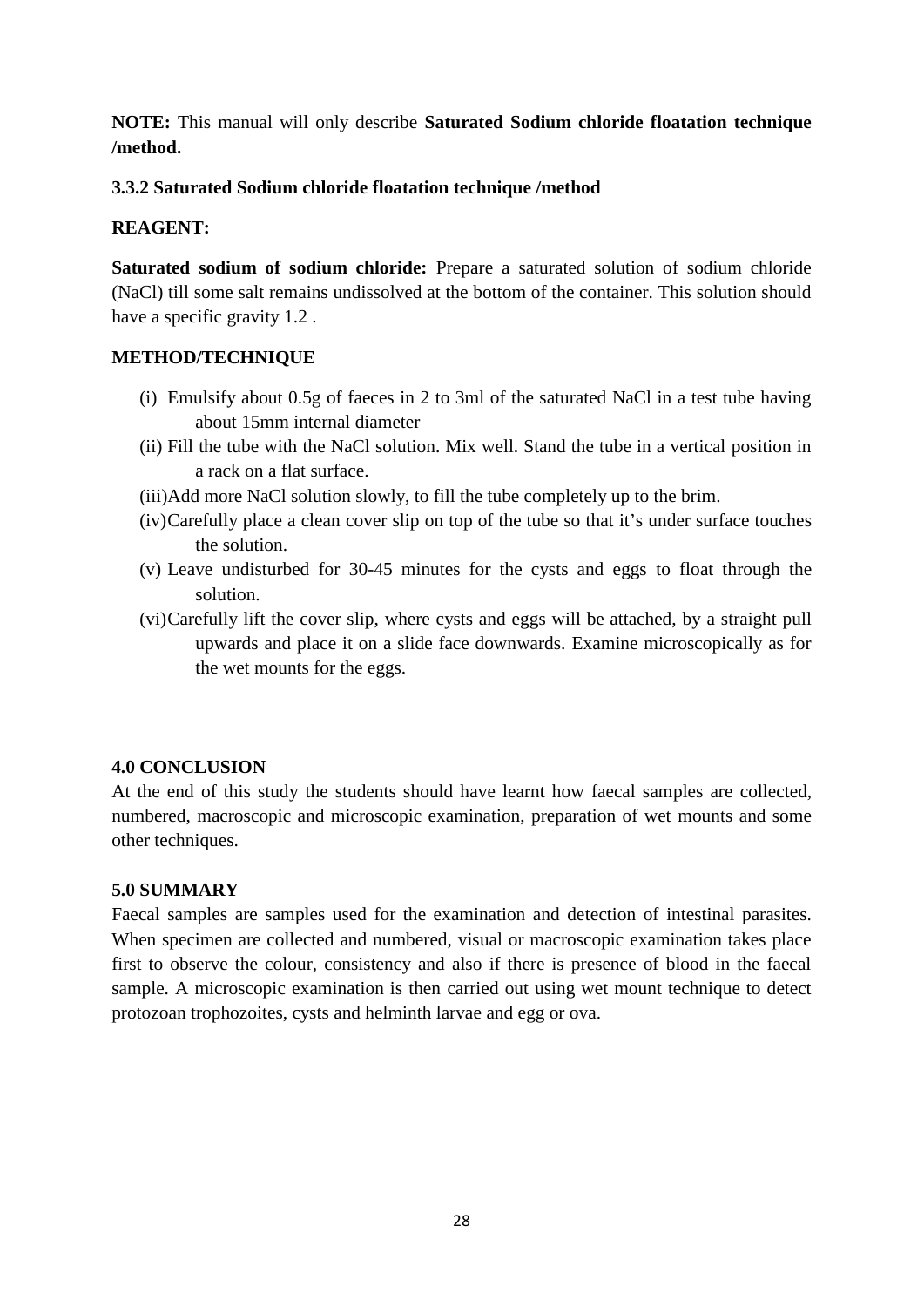## **UNIT 2: URINE SAMPLE FOR Schistosoma haematobium**

#### **CONTENTS**

1.0 Introduction 2.0 Objectives 3.0 Main Body 3.1 Urine Sample for *Schistosoma haematobium* 3.2 Detection of Schistosoma 3.2.1 Collection of Urine 3.2.2 Examination of Urine for Eggs of *Schistosoma haematobium* 3.3 Sedimentation Technique 4.0 Conclusion 5.0 Summary

#### **1.0 INTRODUCTION**

Urine is water containing the water-soluble waste products removed from the blood stream via the kidneys. Normal urine consists of approximately 95% water, the remainder being made up of urea, uric acid, sodium, potassium, chloride, calcium, phosphate. Microscopic examination of urine may yield useful information in many abnormal conditions. But for the purpose of this manual, only the detection of schistosoma will be discussed.

#### **2.0 OBJECTIVES**

By the end of this unit, you will be able to detect *schistosoma haematobium* in urine and the sedimentation technique.

#### **3.0 MAIN BODY**

#### 3.1 **URINE SAMPLE FOR Schistosoma haematobium**

Parasites which can be detected in Urine are:

- (i) Eggs of Schistosoma haematobium
- (ii) Microflariae of Wuchereria bancrofti
- (iii)Trophozoites of Trichomonas vaginalis

If present in sufficient numbers, these parasites can be detected while examining centrifuged deposits of urine. In areas where schistosomiasis is endemic, the first indication of infection is haematuria which can be detected either by chemical test or microscopically. A heavy infection with Schistosoma may lead to gross haematuria which is seen visually. A milky urine may show microfilariae of Wuchereria bancrofti.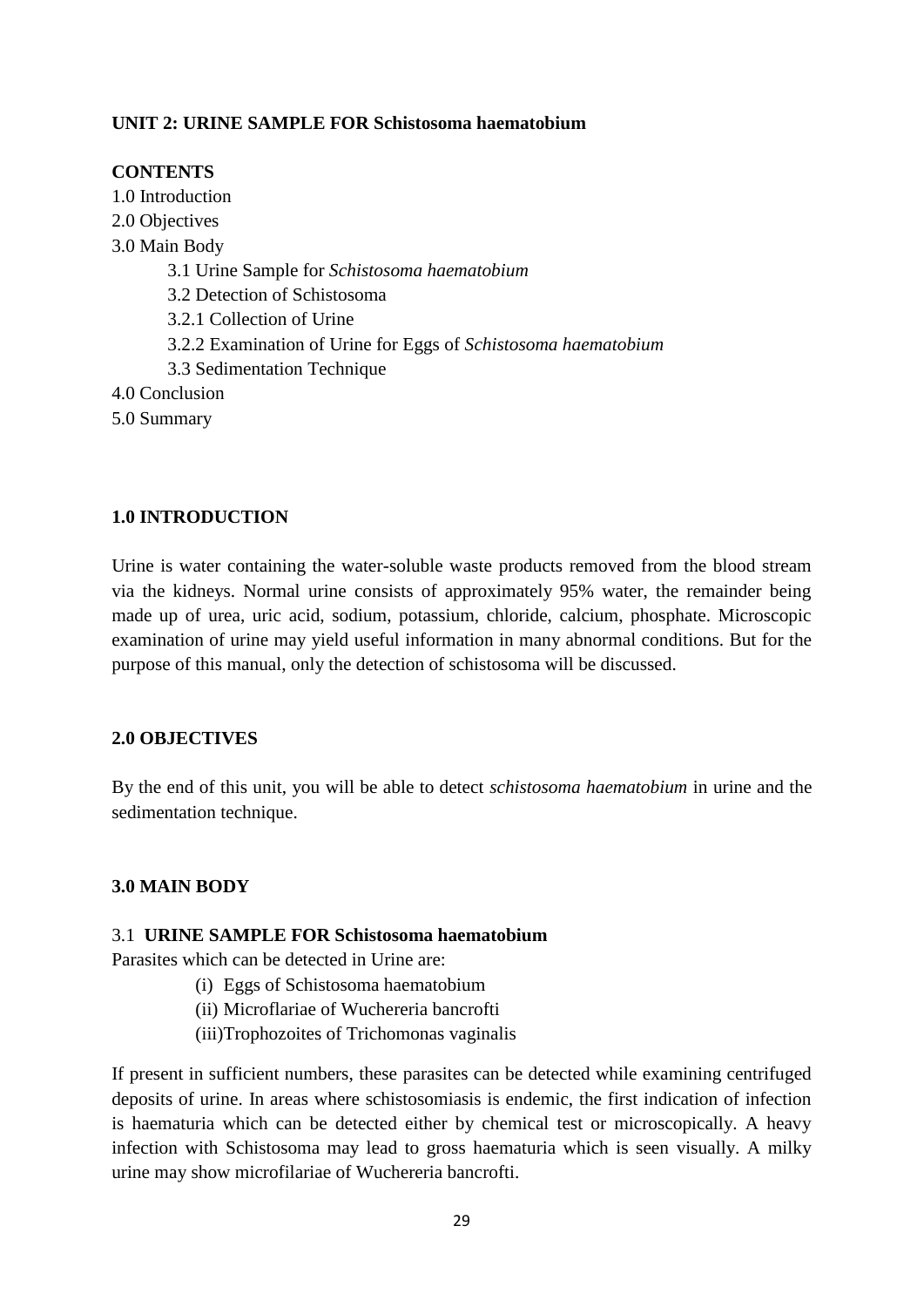# **NOTE: FOR THE PURPOSE OF THIS MANUAL, detection of Schistosoma haematobium will be discussed**

## **3.2 DETECTION OF Schistosoma**

**3.2.1 COLLECTION OF URINE:** A special care is needed for the collection of urine for suspected schistosomiasis because the number of ova excreted in urine varies throughout the day. It is highest in the terminal portion of the urine between 10.00am to 2.00pm. The last few drops of urine contain the maximum number of eggs. Therefore, the specimen should be collected between these times and should be terminal urine at least 10ml in volume. Alternatively, a 24 hour specimen may be collected with formalin (1 ml per 100ml of urine) as a preservative for the eggs. If it is not possible to examine the fresh specimen within one hour of collection, this too, should be preserved with formalin using the same proportion. It is advisable to examine large volume of urine because the ova are very scanty and can be easily missed. If not preserved with formalin, the eggs may hatch to release miracidia.

#### **3.2.2 EXAMINATION OF URINE FOR THE EGGS OF Schistosoma haematobium**

There are two methods in use for the detection of Schistosoma eggs in Urine.

- (i) The sedimentation technique is less sensitive, but cheaper and simpler to perform.
- (ii) The filtration technique is used when quanttitive information is needed, eg in a public health laboratory.

# **NOTE: ONLY SEDIMENTATION TECHNIQUE IS DISCUSSED IN THIS MANUAL**

# **3.3 SEDIMENTATION TECHNIQUE/ METHOD**

- (i) Collect a 24 hour or terminal urine sample as explained above, and check for haematuria.
- (ii) Shake the urine well and allow it to sediment for 1 hour.
- (iii)At the end of 1 hour, carefully withdraw the supernatant without disturbing the sediment.
- (iv)Transfer the sediment to a centrifuge tube and centrifuge at 500g for 5 minutes
- (v) Discard the supernatant and examine the sediment as a wet preparation, using the 10x objective to search for the ova of Schistosoma haematobium.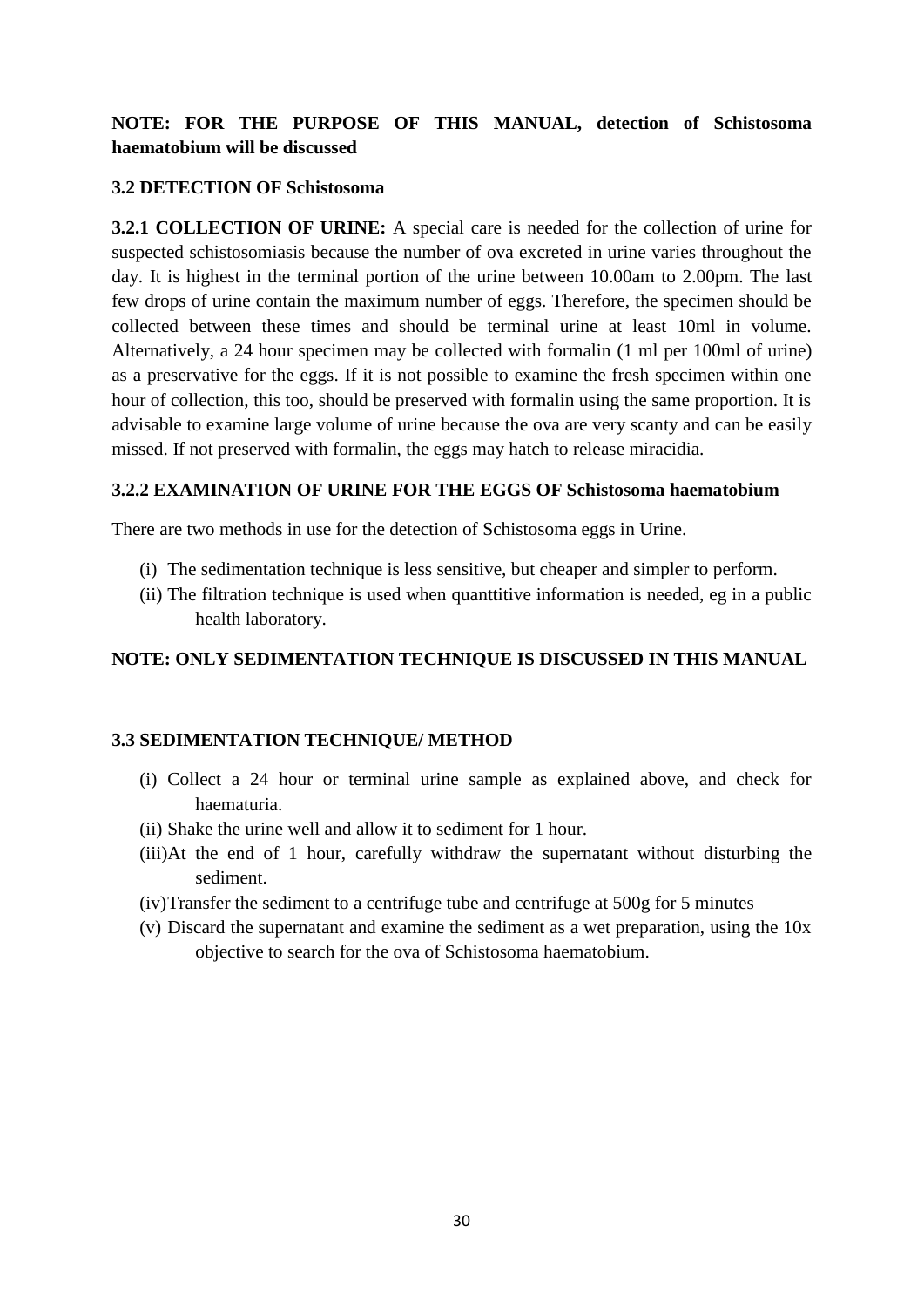

*Schistosoma* eggs are eliminated with feces or urine, depending on species  $\bullet$ . Under appropriate conditions the eggs hatch and release miracidia  $\bullet$ , which swim and penetrate specific snail intermediate hosts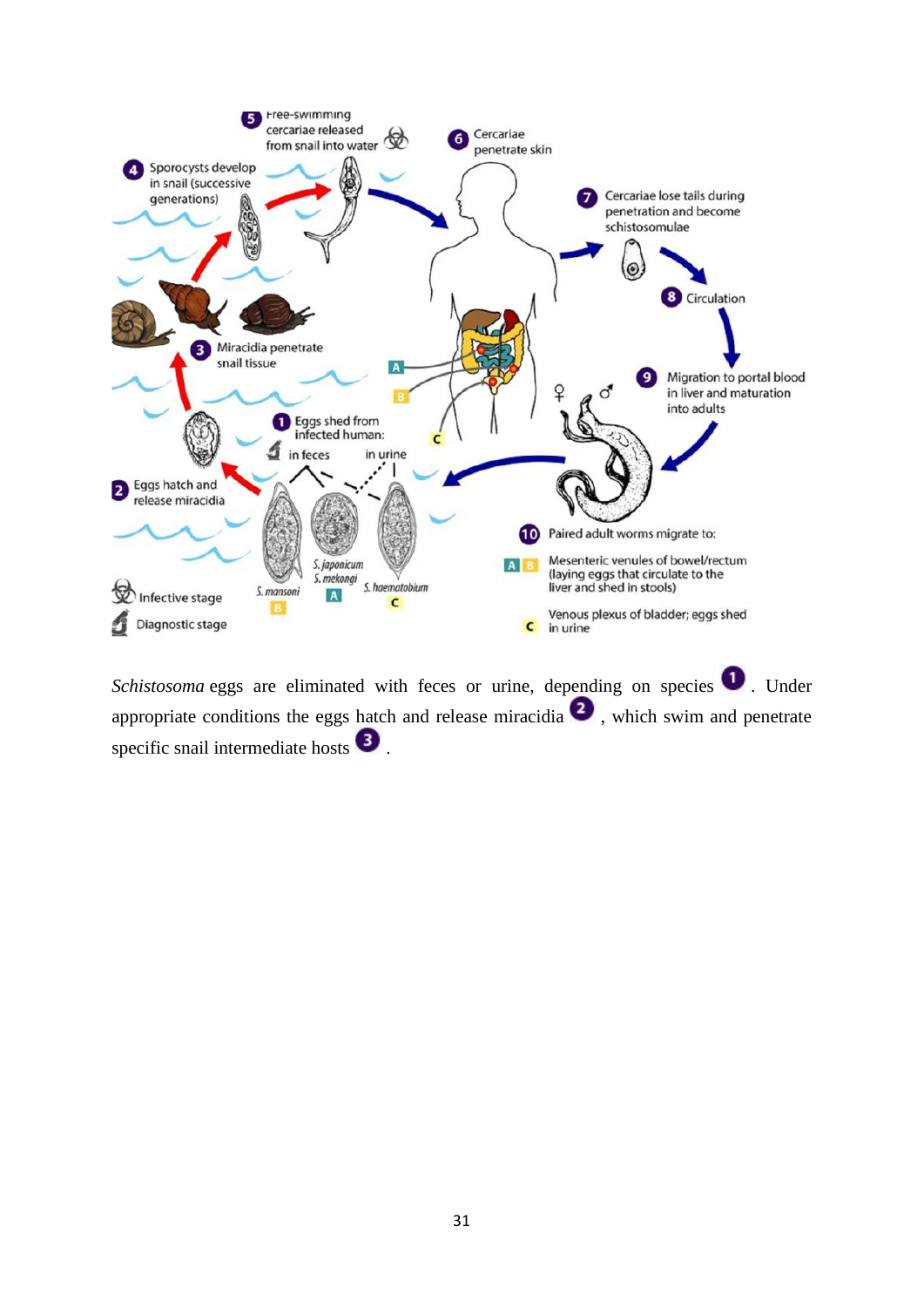#### **4.0 CONCLUSION**

At the end of this study the students should have learnt about the constituents of urine, how urine samples are collected and how urine samples are examined microscopically for detection of *schistosoma haematobium*

#### **5.0 SUMMARY**

In this unit the study was restricted to the microscopic examination of urine to detect *schistosoma haematobium*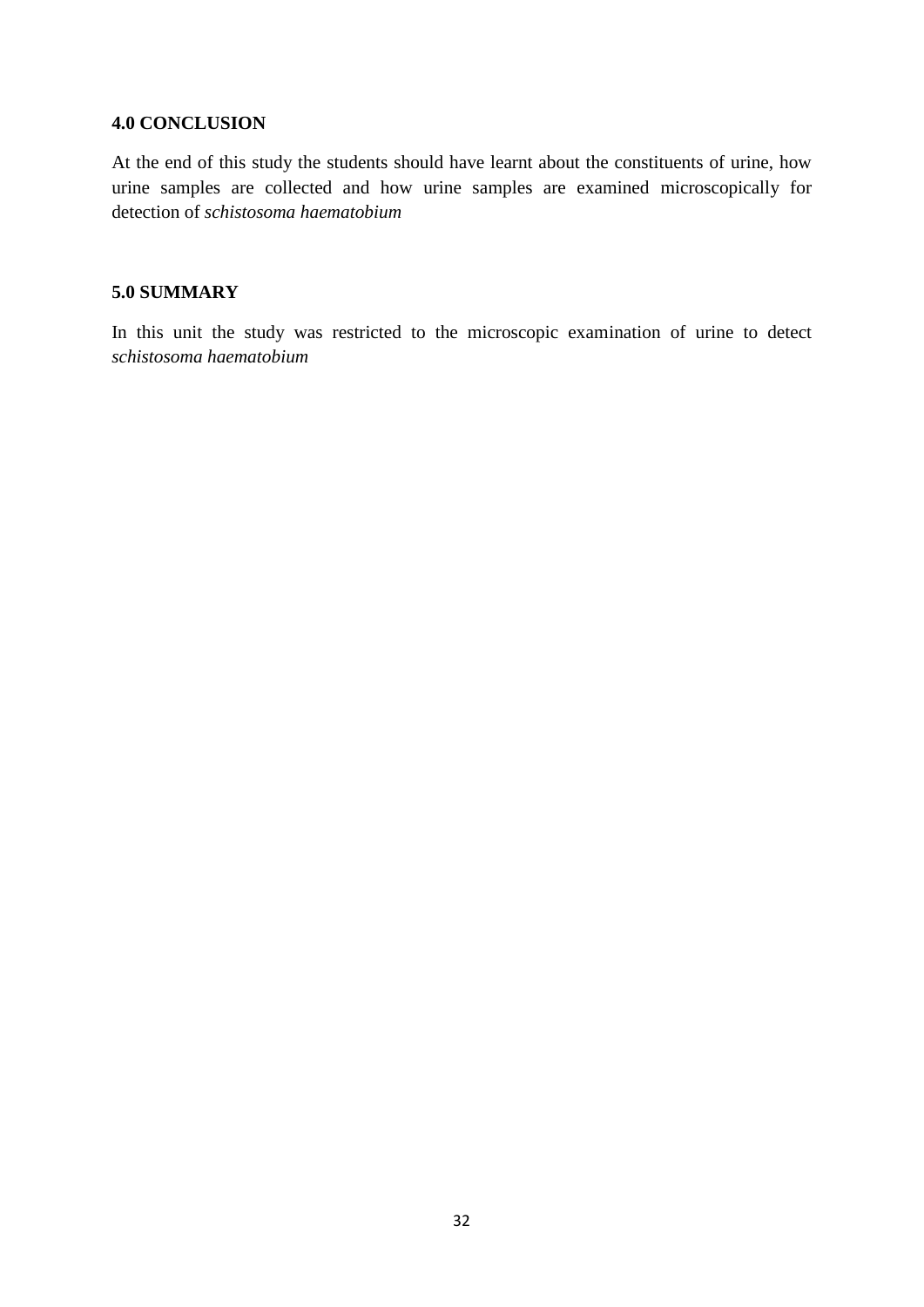## **UNIT 3: BLOOD SAMPLE FOR PLASMODIUM SPECIE DETECTION**

#### **CONTENTS**

- 1.0 Introduction
- 2.0 Objectives
- 3.0 Main Body
	- 3.1 Blood Sample for Plasmodium Specie Detection
	- 3.2 Collection of Specimen for Blood film

3.2.1 Caution

- 3.3 Preparation of Blood Film
	- 3.3.1 Thick Blood Film
	- 3.3.2 Thin Blood Film
- 3.4 Staining Blood Film
- 3.5 Giemsa Staining Technique/Method
	- 3.5.1 Giemsa Stain (Stock solution)
	- 3.5.2 Giemsa Stain (Working solution)
- 3.6 Technique/Method for thin films
- 3.7 Technique/Method for thick film
- 3.8 Result
- 4.0 Conclusion
- 5.0 Summary

#### **1.0 INTRODUCTION**

Human malaria caused by protozoa of the genus Plasmodium. Four species are involved namely *plasmodium vivax*, *plasmodium falciparum*, *plasmodium malariae*, and *plasmodium ovale.* In human host, the infectious form injected by the mosquito, are carried by the blood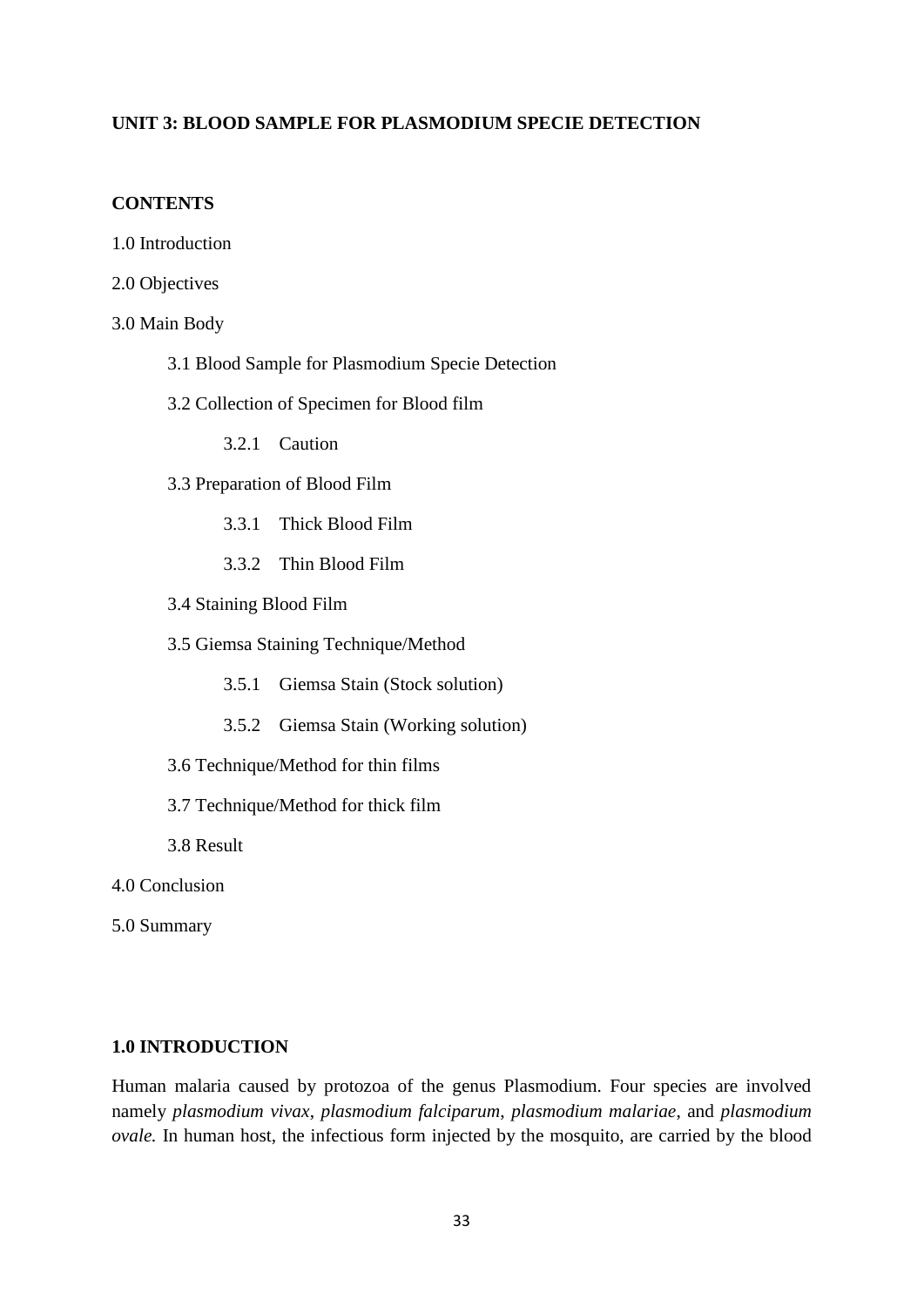stream to the liver, where they infect liver cells. In the cells, the parasites enlarges and subdivides, producing thousands of merozoites which are released into the blood stream.

# **2.0 OBJECTIVES**

By the end of this unit, you will be able to discuss blood sample collection, preparation of blood film and methods of staining.

# **3.0 MAIN BODY**

# **3.1 BLOOD SAMPLE FOR PLASMODIUM SPECIE DETECTION**

The parasites which can be detected in blood are:

- (i) Plasmodia (ii) Trypanosomes (iii) Leishmania
- (iv)Filarial worms

Some parasites such as microfilariae and trypanosomes can be detected in the direct wet mount of fresh blood by their characteristic shape and motility. However, specific identification of the parasite requires a permanent stain. For permanent staining, two types of blood films can be prepared. Thick films allow a larger volume of blood to be examined, thus making it easier to detect light infections with fewer parasites, while species identification is difficult. Thin films are necessary to see the morphological characteristics of the parasites and to identify them.

# **3.2 COLLECTION OF SPECIMENS FOR BLOOD FILMS:**

**3.2.1 CAUTION:** Careful attention to safety technique is necessary at the time of collection of blood samples and preparation of blood films. A number of parasitological, bacterial and viral diseases can be transmitted through blood.

Blood films should be prepared before the commencement of any treatment. It is preferable to prepare blood films with fresh blood without anti-coagulant. If it is not possible, blood anti-coagulanted with EDTA (10mg/5ml blood) should be used; and blood films should be prepared as soon as possible, preferably, within one hour of collection.

#### **3.3 PREPARATION OF BLOOD FILMS**

For accurate examination of blood films, it is necessary to use absolutely clean, grease-free slides. Well washed slides cleaned with 70% alcohol are recommended.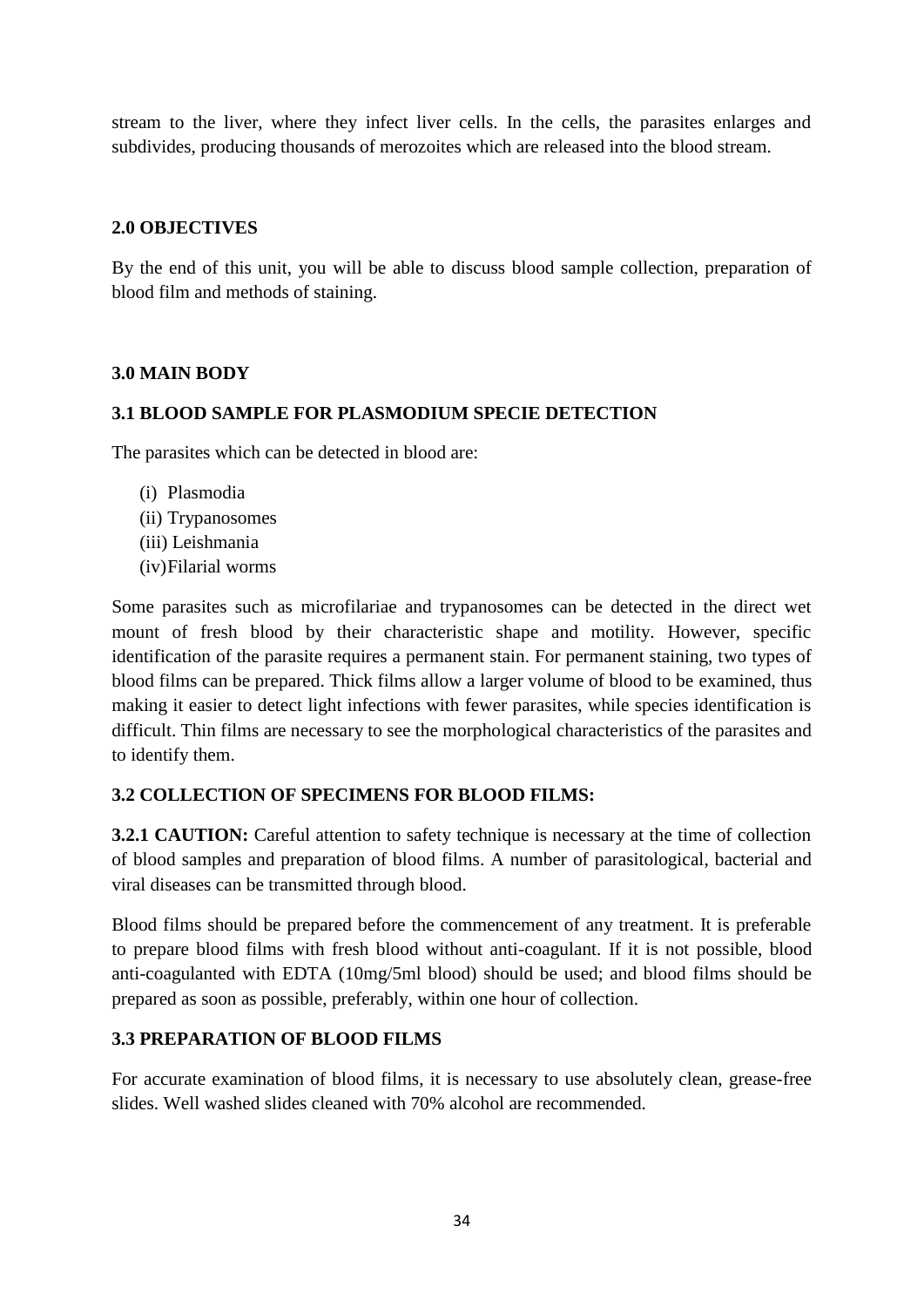# **3.3.1 THICK BLOOD FILMS**

To make a thick film, place two or three small drops of fresh blood without anticoagulant on a clean slide. With a corner of another slide, mix the drops in a circular motion over an area about two cm in diameter. Continue mixing for about 30 seconds to prevent formation of fibrin strands that may obscure the parasites after staining. Allow the film to dry in air at room temperature. Before staining, the thick films are laked to lyse the red blood cells and to remove haemoglobin so that the parasites can be easily detected. To lake the films, they are either placed in buffer solution before staining or placed directly into an aqueous stain like Giemsa stain.

# **3.3.2 THIN BLOOD FILMS**

In thin films, the number of parasites is much less than in the thick films, but it permits specific identification of parasites.

The thin film is prepared in exactly the same way as the one used for a peripheral blood smear examination. Allow the thin blood film to air-dry. The need for fixation before staining depends on the type of stain used.

# **3.4 STAINING BLOOD FILMS**

Blood films should be stained as soon as possible as delay may result in stain retention.

Romanowsky stains such as Giemsa, Leishman or Field, can be used for staining of parasites in blood film. Leishman's stain has the fixative combined with the staining solution, so that fixation and staining both occur at the same time. Therefore, the thick film must be laked before staining by Leishman stain. In Giemsa and Field stains, on the other hand, the fixative and the stain are separate. Thus the thin film must be fixed in methanol before staining.

After staining, the smears should be air-dried.

# **3.5 GIEMSA STAINING TECHNIQUE/METHOD**

Giemsa stain is a Romanowsky stain that requires dilution in buffered water or buffered saline before use. The stain is available commercially either as a concentrated stock solution or in a powdered form.

#### **3.5.1 GIEMSA STAIN (stock solution)**

| Giemsa stain powder               | 0.6g |
|-----------------------------------|------|
| Methanol, absolute (acetone-free) | 50ml |
| Glycerol                          | 50ml |

#### **3.5.2 GIEMSA STAIN (working solution)**

The stock should be diluted 1:10 with buffer for thin films and 1:50 for thick films. Phosphate buffer used for the dilution of the stain should be neutral or slightly alkaline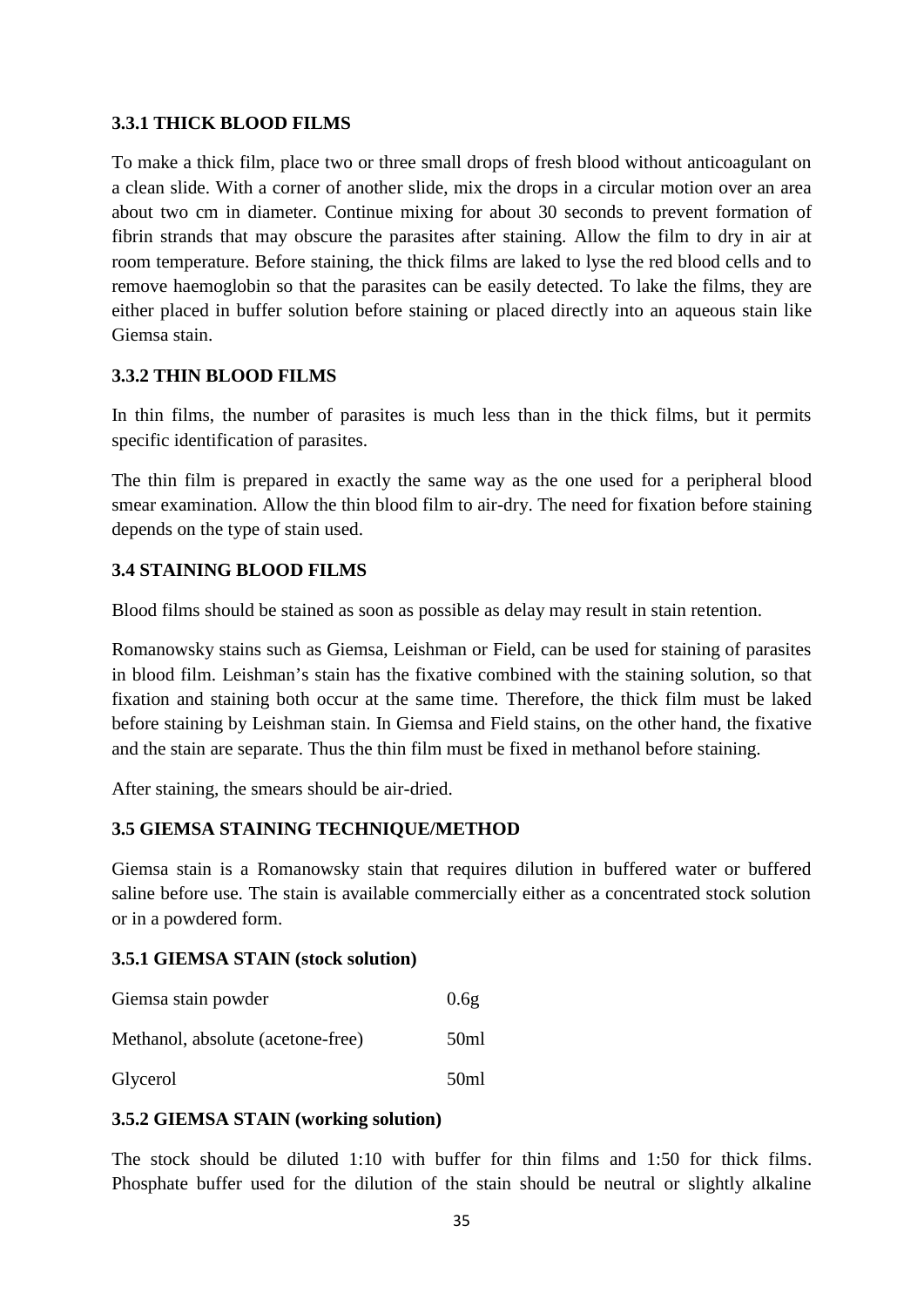(pH7.0 to 7.2). If the pH of the Tap water in the laboratory is satisfactory, it may be used for the entire staining procedure, evening for the final rinsing.

# **3.6 TECHNIQUE /METHOD FOR THIN FILMS**

- (i) Fix the thin blood film in absolute methanol for 1 minute. If both the thick and the thin films are on the same slide, carefully dip only the thin smear in methanol. Allow the smear to dry in air.
- (ii) Prepare an appropriate dilution of the stock Giemsa stain using the phosphate buffer or tap water.
- (iii)At the end of the staining period, gently flush the stain off the slide with water. Do not tip off the stain before washing, as this will leave stain deposits over the smear.
- (iv)Dip the slide briefly in the buffer or rinse under gently running tap water.
- (v) Wipe the under-surface of the slide to remove excess stain
- (vi)Allow it to air-dry in a vertical position.

# **3.7 TECHNIQUE/METHOD FOR THICK FILM**

The procedure to be followed for thick films is the same as that for thin films except that the thick film should not be fixed in methanol, but directly stained in diluted Giemsa.

**3.8 RESULTS:** Malarial parasites have dark red chromatins, blue cytoplasm, red Schuffner's dots and red-mauve Maurer's dots.

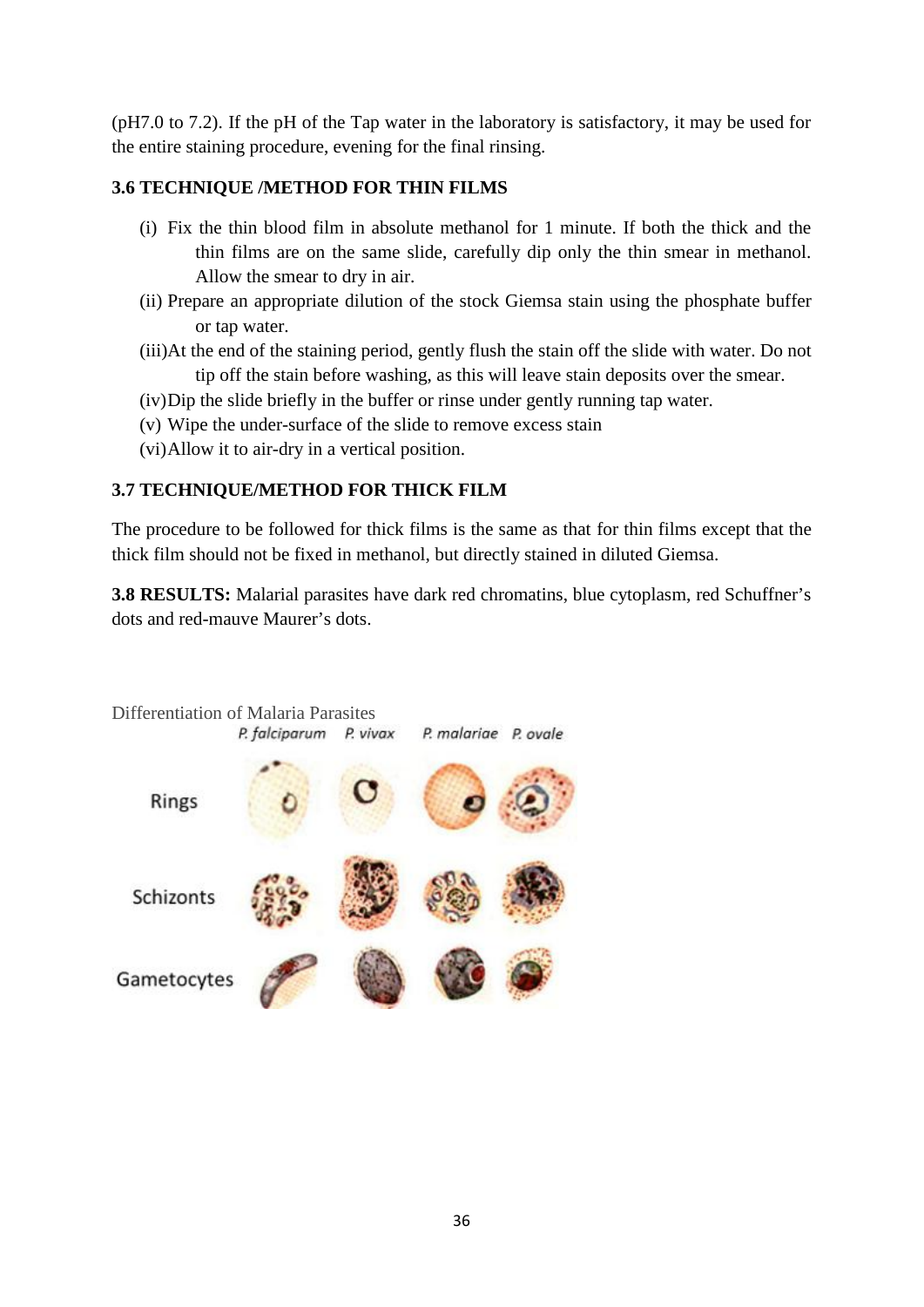#### **4.0 CONCLUSION**

At the end of this study the students should have learnt how to prepare thick and thin blood films. They will also learn the techniques/methods of staining films.

## **5.0 SUMMARY**

This unit was restricted to plasmodium specie, collection of specimen, preparation of thick and thin film blood film, and also staining techniques for blood films.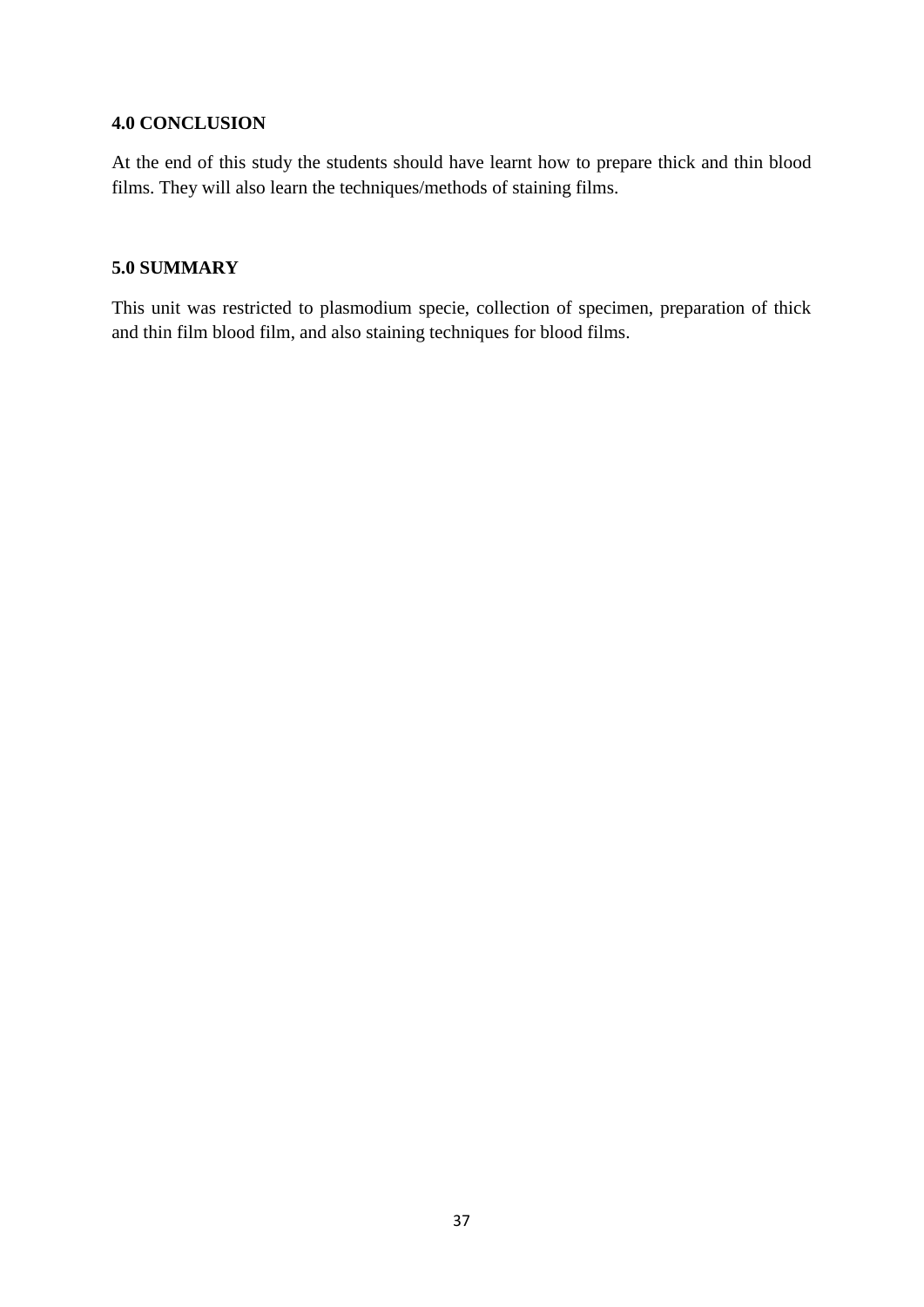# **UNIT 4: BACTERIAL EXAMINATION OF WATER**

#### **CONTENTS**

- 1.0 Introduction
- 2.0 Objective
- 3.0 Main Body
	- 3.1 Bacterial Examination of Water
	- 3.2 Collection of Water Sample
	- 3.3 Presumptive Coliform Count
		- 3.3.1 Multiple Tube Method for Faecal Coliforms
		- 3.3.2 Required
		- 3.3.3 Method
- 4.0 Conclusion

5.0 Summary

#### **1.0 INTRODUCTION**

Large cities generally obtain their drinking water from surface water such as lakes or rivers. The quality of the surface water is also affected by the characteristics of the watershed, the land over which water flows into the river or lake. Rivers are also contaminated with faeces of animals and humans that inhabit the watershed. Water from various sources seeps through the soil and can lead to groundwater contamination.

#### **2.0 OBJECTIVE**

By the end of this unit, you will be able to detect contamination of water with pathogenic bacteria.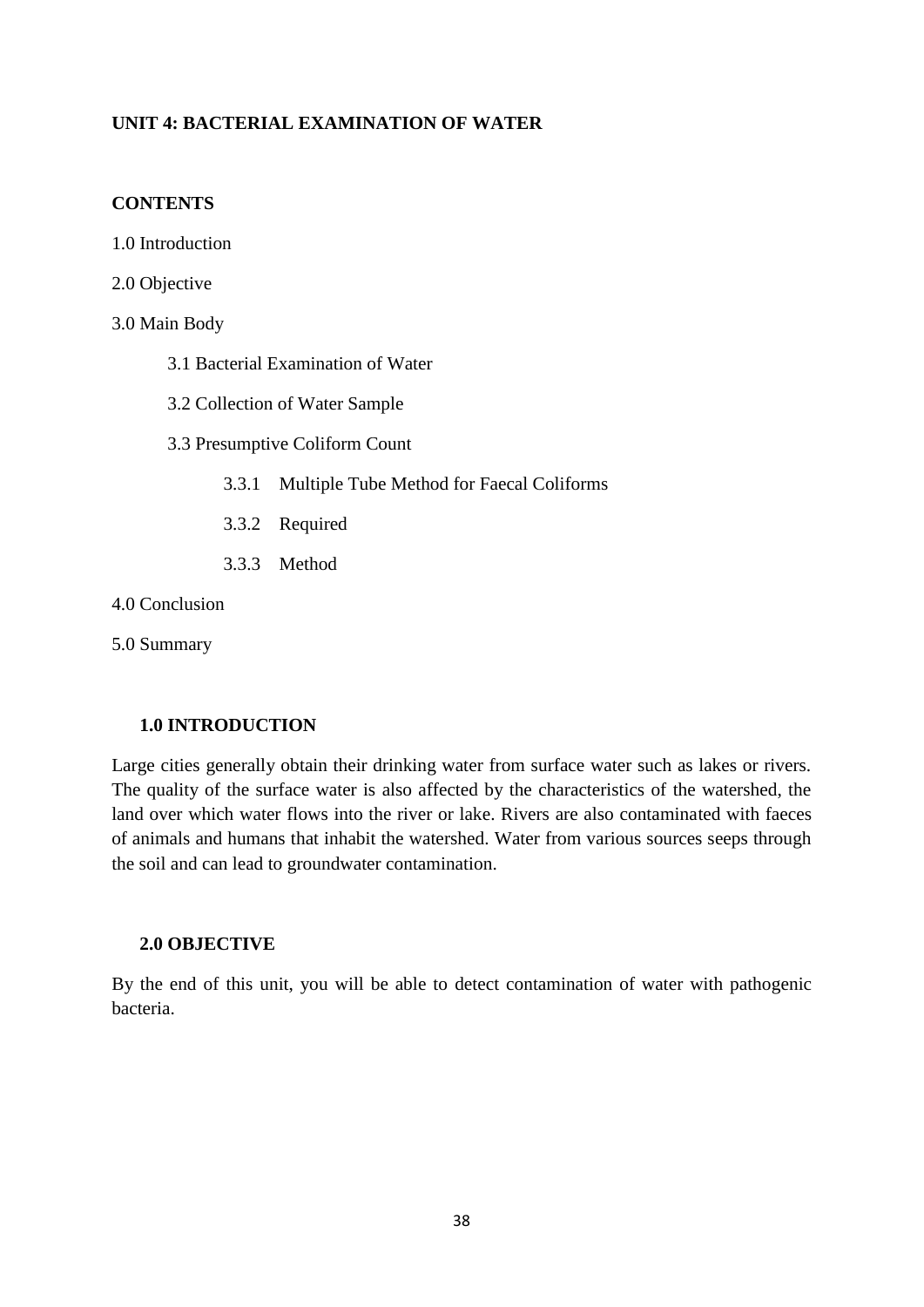#### **3.0 MAIN BODY**

#### **3.1 BACTERIAL EXAMINATION OF WATER**

Drinking water must be free from harmful microorganisms that can cause serious ill health. Supplies of drinking water may be contaminated with sewage being allowed to seep into wells or bore-holes, or faecal matter from man and animals being passed into rivers, streams or pools. Such contaminations may cause diseases like typhoid fever, cholera, bacterial dysentery, amoebiasis and helminthiasis.

The aim of bacteriological examination of water is to detect whether contamination with pathogenic bacteria has occurred or not. It is impracticable to directly attempt detection of the presence of numerous water- borne pathogens, some of which may only be present intermittently. The bacteriologist, instead, test for the presence of indicator bacteria which are the common intestinal commensals such as Coliforms, particularly Escherichia coli; Streptococcus faecalis (Enterococcus faecalis), and Clostridium perfringens. These organisms are excreted in large numbers by man and animals. Their presence in water indicates that:

- (i) Faecal matter has entered the water supply
- (ii) The faecal organisms have not been killed or removed during purification and treatment.
- (iii)There is the possibility of contamination with intestinal pathogens..

Bacteriological examination of water is generally performed by the following tests:

- (i) Presumptive coliform count
- (ii) Tests for faecal streptococci and Clostridium perfringens.
- (iii)Plate count.

#### **3.2 COLLECTION OF WATER SAMPLES**

Water samples for bacteriological examination should be collected in sterile containers. Accidental contamination during collection and transportation to the laboratory should be avoided. Methods of collecting water samples vary according to the source of the water. It is recommended to use sterilised glass bottles with ground glass stoppers or screw-caps for sampling.

The following precautions should be observed for collection of water samples;

- (i) The sample should be an adequate representation of the water to be examined
- (ii) To avoid contamination during collection of samples, flame the mouths of taps and hydrants and allow water to run for 3-5 minutes to waste before being collected into the bottle. When collecting samples from rivers or lakes, open the bottle and push the neck downwards about 30cm below the water surface with its mouth facing the current and ensure that water entering the bottle has not been in contact with the hand.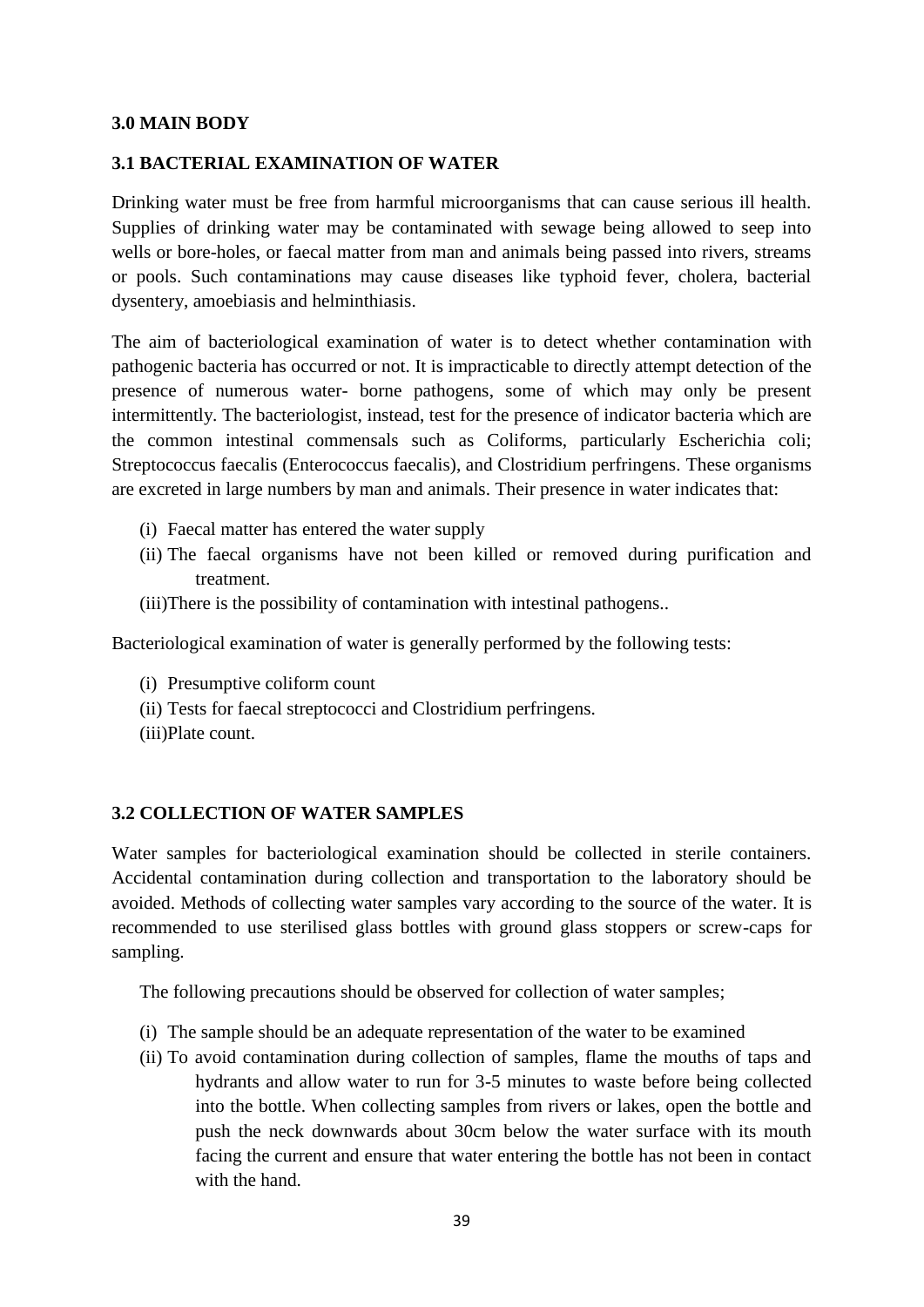#### **3.3 PRESUMPTIVE COLIFORM COUNT**

There are two methods used to detect and count bacteria in water:

- (i) Multiple tube method
- (ii) Membrane filtration method

#### **3.3.1 MULTIPLE TUBE METHOD FOR FAECAL COLIFORMS**

**Principle:** measured volumes of neat and diluted water are added to a series of tubes containing a liquid indicator growth medium. A characteristic colour change in any tube indicates the presence of indicator bacteria in the sample. The most probable number (MPN) of indicator organisms in the sample depends on the number and distribution of positive and negative reactions.

#### **3.3.2 REQUIRED**

- (i) Sample of water
- (ii) Sterile test tubes
- (iii)Ringer solution
- (iv)1ml, 10ml and 50ml pipettes
- (v) MacConkey broth containing bromocresol purple indicator (double strength), with inverted Durham tube
- (vi)MacConkey broth containing bromocresol purple indicator (single strength), with inverted Durham tube.

# **3.3.3 METHOD**

- (i) Mix the sample of water thoroughly by inverting the bottle 25-30 times.
- (ii) Aseptically inoculate the tubes as follows:
	- 1 x 50ml of broth +50ml of water
	- 5 x 10ml of broth + 10ml of water
	- 5 x 5ml of broth + 1 ml of water (in case of untreated water)
- (iii)Mix the contents of each tube
- (iv)Incubate all the tubes at  $37^{\circ}$ C for 18-24 hours with tubes loosely capped.
- (v) All tubes showing acid (colour change to yellow) and gas(bubble in the Durham's tube) are regarded as presumptive positive. Reincubate negatives for a further 24 hours.

#### **4.0CONCLUSION**

At the end of this study the students should have learnt how water is being contaminated, how to collect water samples and multiple tube method of faecal examination of coliforms.